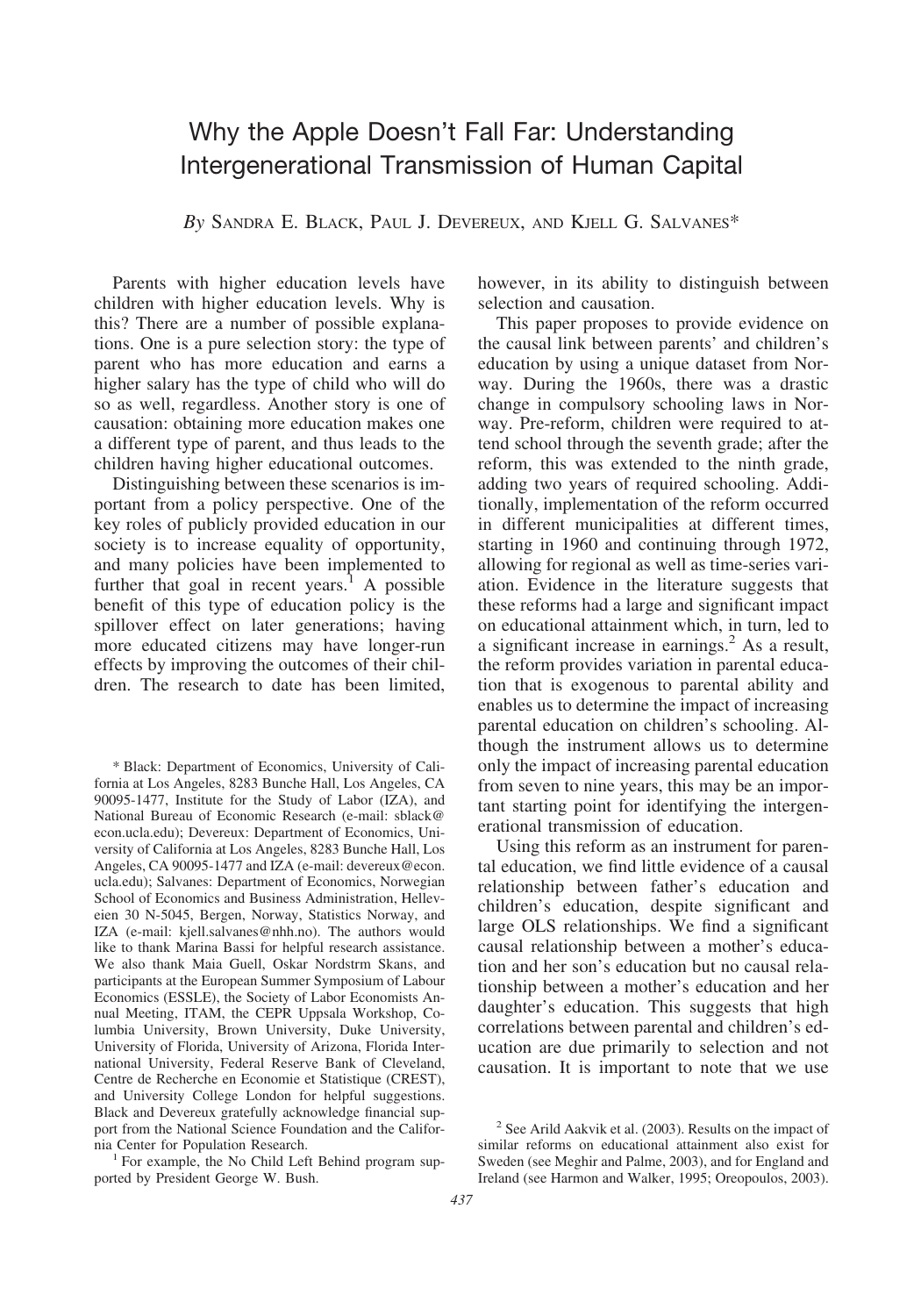Norwegian data. While Norway is similar to the United States and the United Kingdom in terms of educational attainment and educational institutions, its labor market institutions are more similar to other European countries.

The paper unfolds as follows: Sections I and II discuss relevant literature and describe the Norwegian education reform. Sections III and IV describe our empirical strategy and data. Section V discusses the effect of the Norwegian education reform on educational attainment and earnings and Section VI presents our results. Section VII presents some specification checks and Section XIII concludes.

## **I. Background Information**

The recent literature has taken three broad approaches to identify the intergenerational transmission of human capital: identical twins, adoptees, and instrumental variables.<sup>3</sup> Jere R. Behrman and Mark R. Rosenzweig (2002) use data on pairs of identical twin parents to "difference out" any correlation attributable to genetics. Despite observing a positive correlation between a mother's education and her child's education, the authors find a negative and almost significant relationship between a mother's schooling and her child's schooling once one looks within female monozygotic twin pairs, thereby differencing out any genetic factors that influence children's schooling. The analogous fixed-effects exercise using male monozygotic twin pairs gives coefficients for a father's education that are about the same size as the OLS estimates. Recent work by Kate Antonovics and Arthur S. Goldberger (2003), however, calls into question these results and suggests that the findings are quite sensitive to the coding of the data. Also, it may be unrealistic to assume that twins differ in terms of education but not in terms of any other characteristic or experience that may influence the education of their offspring.<sup>4</sup>

Erik Plug (2004) uses data on adopted chil-

dren to investigate the causal relationship between parental education and child education. If children are randomly placed with adoptive parents, the relationship between parental education and child education cannot simply reflect genetic factors. Plug finds a positive effect of the father's education on the child's education, but no significant effect for a mother's education. Unfortunately, there are a number of limitations of this approach: sample sizes are tiny, children are not randomly placed with adoptive parents, and the correlation between parents' education and children's education could be picking up the effects of any unobserved parental characteristic (patience, ability) that may influence child outcomes.<sup>5</sup>

Closest to our paper is work by Arnaud Chevalier (2004) and Philip Oreopoulos et al. (2003), who use changes in compulsory schooling laws to identify the effect of parental education on their children's educational outcomes.<sup>6</sup> Chevalier uses a change in the compulsory schooling laws in Britain in 1957 and finds a large positive effect of a mother's education on her child's education but no significant effect of father's education. This paper suffers, however, from the fact that the legislation was implemented nationwide. As a result, the identifying variation in parental education arises both from secular trends in education and the once-off change in the law.7 Second, the sample includes only children who are still living at home with their parents and hence loses observations in a nonrandom fashion. Oreopoulos et al. use compulsory schooling legislation in the United States

<sup>5</sup> Bruce Sacerdote (2002) also uses adoptees to distinguish the effect of family background on children's outcomes from genetic factors. The focus of his paper, however, is the general impact of family socioeconomic<br>status as opposed to the causal impact of parents' education.

<sup>&</sup>lt;sup>3</sup> More generally, there is a huge literature in both economics and sociology that studies intergenerational persistence of socioeconomic status. See, for example, Solon (1999) and Hauser and Logan (1992).

 $4$  See Griliches (1979) and Bound and Solon (1999) for demonstrations that biases using sibling and twin fixed effects may be as big or bigger than OLS biases.

 $6$  Katherine Magnuson (2003) uses random assignment into a "human capital development" program for welfare mothers as an instrument for mother's educational attainment and finds evidence of an effect of mother's education on children's academic school readiness. Her work, however, examines the impact on young children and does not address the question of how it affects children's ultimate education decisions. <sup>7</sup> Ignoring the existence of cohort effects may be a par-

ticular problem in this context, as less-educated individuals are more likely to have children while young, and so in a sample of individuals with children of a certain age, older individuals are likely to have more education. Thus, one would like to control for unrestricted age effects for parents.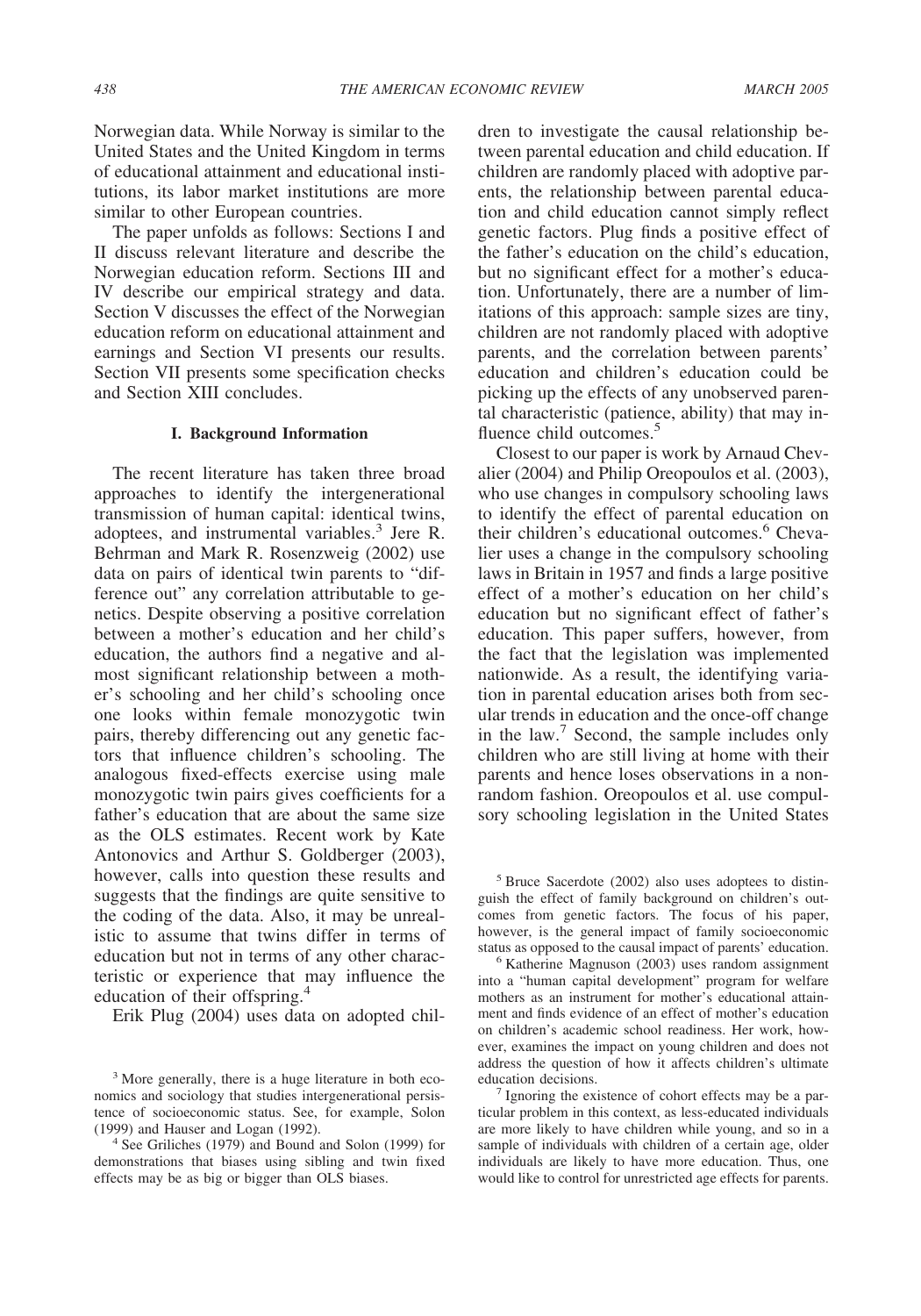(which occurred in different states at different times) to identify the effect of parents' educational attainment on children's educational attainment. As a result, they are able to circumvent the problem encountered by Chevalier of coincident time effects. They find that increasing the education of either parent has a significant negative effect on the probability a child will repeat a grade. Because of limitations of the U.S. census data, however, they are able to look only at children's early behavior as their outcome measure. A unique aspect of our work is that we are able to follow children even after they have moved out of their parents' home and observe final educational attainment.

# **II. The Norwegian Primary School Reform**

In 1959, the Norwegian Parliament legislated a mandatory school reform. Prior to the reform, children started school at the age of seven and finished compulsory education after seven years, at the age of 14. In the new system, the starting age was still seven years, but the time spent in compulsory education was now nine years.

In addition, the reform standardized the curriculum and increased access to schools, since the nine years of mandatory school was eventually made available in all municipalities. The goal of standardizing the curriculum was to improve the average level of quality of the schools; the increase in mandatory education was therefore likely accompanied by an improvement in school quality. As a result, our estimates will incorporate both the increase in years of education and the improvement in the quality. Given the positive correlation between the two, we will likely *overestimate* the effect of extra years of education on children's educational attainment.

Parliament mandated that all municipalities (the lowest level of local administration) implement the reform by 1973. As a result, although it was started in 1960, implementation was not completed until 1972.<sup>8</sup> Thus, for more than a

decade, Norwegian schools were divided into two separate systems; the system you were in depended on the year you were born and the municipality in which you lived. The first cohort that could have been involved in the reform was the one born in 1947. These children started school in 1954, and either finished the prereform compulsory school in 1961 or went to primary school from 1954 to 1960, followed by the post-reform middle school from 1960 to 1963. The last cohort that could have gone through the old system was born in 1958.

To receive funds from the government to implement the reform, municipalities had to present a plan to a committee under the Ministry of Education. Once approved, funding for teachers and buildings was provided by the national government. While the criteria determining selection are somewhat unclear, the committee did want to ensure that implementation was representative of the country, conditional on having an acceptable plan (Arne O. Telhaug, 1969; Olav A. Mediås, 2000).

Because we control for municipality fixed effects, it is not necessary that the timing of the reform be unrelated to municipality characteristics. It is useful, however, to understand the determinants of the timing of the reform across municipalities. Previous research has found no relationship between such municipality characteristics as average earnings, taxable income, and educational levels, and the timing of implementation (see Suzanne S. Lie 1973, 1974). To examine this issue further, in Table 1A in the Appendix we regress the year of implementation on different background variables based on municipality averages, including parental income, the level of education, average age, the size of the municipality, and county dummies (there are 20 counties in Norway). Consistent with the existing literature, there appears to be no systematic relationship between the timing of implementation and average earnings, education levels, average age, the fraction of individuals with fewer than nine years of schooling, urban/rural status, industry or labor force composition, municipality unemployment rates in <sup>8</sup> The reform had already started on a small and explor-<br><sup>8</sup> The reform had already started on a small and explor-

atory basis in the late 1950s, but it applied to a negligible number of students because only a few small municipalities, each with a small number of schools, were involved. See Lie (1974), Telhaug (1969), and Lindbekk (1992) for descriptions of the reform.

<sup>9</sup> Similar school reforms were undertaken in many other European countries in the same period, notably Sweden, the United Kingdom, and, to some extent, France and Germany (Leschinsky and Mayer, 1990).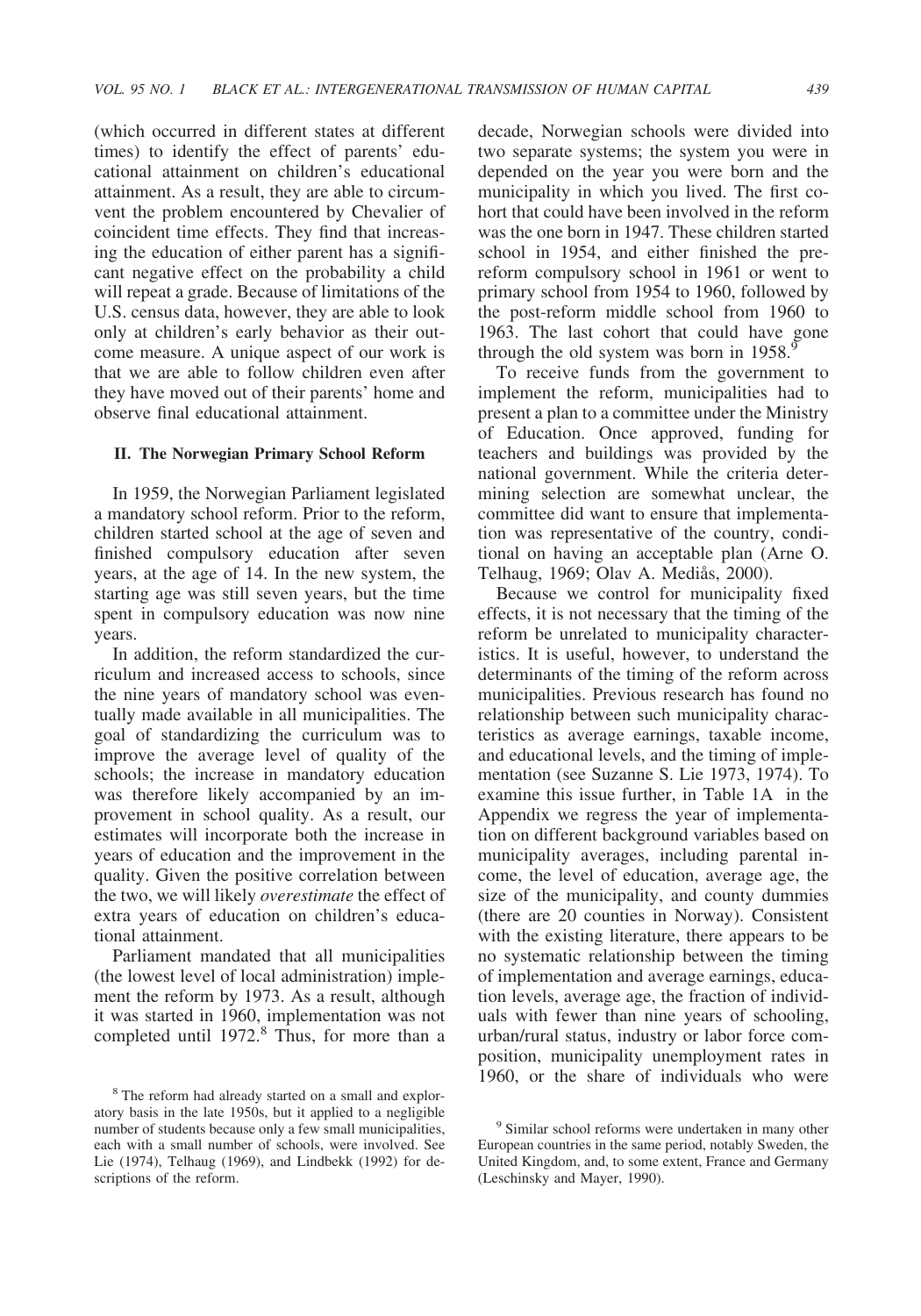members of the Labor Party (the most proreform of the dominant political parties).

## **III. Identification Strategy**

Our source of exogenous variation in parental education is the education reform in Norway that increased the number of years of compulsory schooling from seven to nine years and was implemented over a 12-year period from 1960 to 1971 in different municipalities at different times. We then observe the children of this generation in 2000.

Our empirical model is summarized by the following two equations:

(1)  $ED = \beta_0 + \beta_1 ED^p + \beta_2 AGE$  $+ \beta_3$ *FEMALE* +  $\beta_4$ *AGE<sup>p</sup>* +  $\beta_5$ *MUNICIPALITY*<sup>*P*</sup> +  $\varepsilon$ (2)  $ED^P = \alpha_0 + \alpha_1 REFORM^P + \alpha_2 AGE$  $+ \alpha_3 FEMALE + \alpha_4 AGE^p$  $+ \alpha_5 M UNICIPALITY^P + v.$ 

In equations (1) and (2), ED is the number of years of education obtained by the child, AGE refers to a full set of years of age indicators, MUNICIPALITY refers to a full set of municipality indicators, and REFORM equals 1 if the individual was affected by the education reform and 0 otherwise. In all cases, the superscript p denotes parent, so, for example,  $AGE<sup>p</sup>$  refers to a full set of indicator variables for the age of the parent. We estimate the model using Two Stage Least Squares (2SLS) so that equation (2) is the first stage and  $REFORM<sup>p</sup>$  serves as an instrumental variable for *ED<sup>p</sup>* .

There are two points to note about equations (1) and (2). First, both equations contain fixed cohort effects (to allow for secular changes in educational attainment over time) and municipality effects for parents. Even if the reform was implemented first in areas with certain unobserved characteristics, consistent estimation is still achieved so long as: (a) these characteristics are fixed over time during the 12-year period; (b) implementation of the reform is not correlated with changes in these characteristics;

or (c) these characteristics are not related to the schooling of the *children* of this generation.<sup>10</sup>

Second, we have included age indicators for the children to allow for the fact that not all children in our sample have finished schooling by 2000. The child's age may be endogenous because the parents choose the timing of births;therefore, in Section VII, we report estimates for specifications that exclude child age controls.

# A. *Restricting the Sample*

Because the primary effect of the reform is at the bottom of the educational distribution, we conduct much of our analysis on the sample of mothers/fathers who have nine years or less of education. The additional assumptions we make in doing this are that individuals who get nine years of education after the reform would have received nine years or less of education if the reform had not been in effect, and that individuals who got nine years or less of education before the reform would have received nine years of education if the reform had been in effect. $11$ 

In return for making these additional assumptions and restricting the sample, we are able to estimate a much stronger first stage and obtain more precisely estimated second-stage coefficients.12 In Section VII, we describe features of the data that suggest that our assumptions are not unreasonable.

## **IV. Data**

Our data come from linked administrative data that cover the entire population of Norwegians aged 16 to  $74<sup>13</sup>$  We include cohorts of parents born between 1947 and 1958 in our sample. The sample of children includes the children of these parents who are age 25 to 35 in

<sup>&</sup>lt;sup>10</sup> We have also tried allowing for municipality-specific time trends as well as county-by-year fixed effects. Our results were insensitive to the inclusion of these extra variables. <sup>11</sup> This second assumption rules out spillover effects of

the reform of the sort that some signaling models imply.<br><sup>12</sup> We have also tried using characteristics of the parents

to split the sample based on predicted parental education rather than actual parental education. This approach gave us estimates that are consistent with the ones we report but were very imprecisely estimated.<br><sup>13</sup> See Møen et al. (2003) for a description of the data set.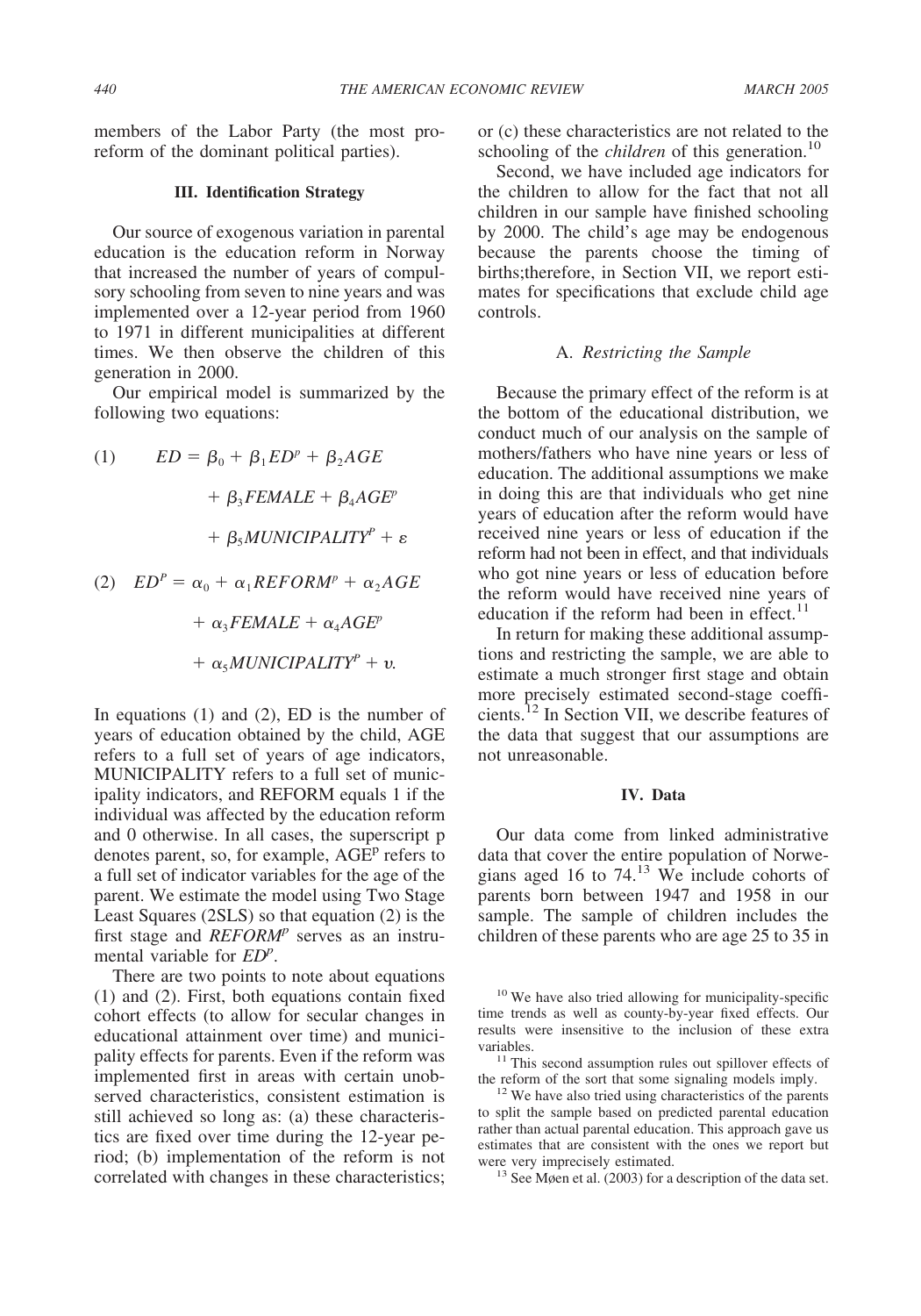|                   | <b>Observations</b> | Mean    | Std. dev. |
|-------------------|---------------------|---------|-----------|
| Children          |                     |         |           |
| Age               | 172,671             | 27.78   | 2.34      |
| Education         | 172,671             | 12.20   | 1.97      |
| Earnings          | 172,671             | 202,370 | 138,908   |
| Sex (female/male) | 172,671             | 0.49    | 0.50      |
| Mothers           |                     |         |           |
| Age               | 143,579             | 49.55   | 2.63      |
| Education         | 143,579             | 10.46   | 2.23      |
| Earnings          | 140.839             | 171.417 | 119.193   |
| Fathers           |                     |         |           |
| Age               | 96.275              | 50.51   | 2.18      |
| Education         | 96.275              | 11.01   | 2.54      |
| Earnings          | 92,738              | 309,819 | 227,025   |
|                   |                     |         |           |

TABLE 1—SUMMARY STATISTICS

*Notes:* Sample includes children who were between the ages of 25 and 35 in 2000 who had at least one parent born during the reform period. Parental age and education are reported only for parents who are members of the reform cohorts.

2000. Note that a great advantage of our dataset over others in the literature is that we can link adult children in 2000 to characteristics of their parents, even in cases where the children do not live with their parents. Table 1 provides summary statistics for the individuals in our sample.<sup>14</sup>

To determine whether parents were affected by the reform, we need to link each parent to the municipality in which he or she grew up. We do this by matching the administrative data to the 1960 census. From the 1960 census, we know the municipality in which the parent's mother lived in  $1960$ .<sup>15</sup> At that time, the parents we are using in the estimation are between the ages of 2 and  $13^{16}$ 

Educational attainment is reported by the ed-

<sup>14</sup> Note that it sometimes occurs that one parent is in our sample while the other is not because only one of them is born during the 1947–1958 period.

 $15$  Since very few children live with their father in the cases where parents are not living together, we should have only minimal misclassification by applying this rule. <sup>16</sup> One concern is that there may be selective migration

into or out of municipalities that implement the reform early. Since the reform implementation did not occur before 1960, however, this could be a problem for us only to the extent that families anticipated where the reform would be implemented first and made mobility decisions prior to the 1960 Census. Any reform-induced mobility subsequent to 1960 may affect the precision of our 2SLS estimates but not their consistency. Evidence from Meghir and Palme (2003) for Sweden and Telhaug (1969) for Norway suggest that reform-induced migration was not a significant consideration.

ucational establishment directly to Statistics Norway, thereby minimizing any measurement error due to misreporting. The education register started in 1970; we use information from the 1970 Census for parents who completed their education before then. Thus, the register data are used for children and all but the earliest cohorts of parents who did not get any additional education after 1970. Census data are self-reported, but the information is considered to be very accurate. There are no spikes or changes in the education data from the early to the later cohorts.

Our primary data source on the timing of the reform in individual municipalities is the volume by Erik Ness (1971). To verify the dates provided by Ness, we examined the data to determine whether there appears to be a clear break in the fraction of students with fewer than nine years of education. In the rare instance when the data did not seem consistent with the timing stated in Ness, we checked these individual municipalities by contacting local sources. If the reform took more than one year to implement in a particular municipality, or if we were not able to verify the information given in Ness (1971), we could not assign a reform indicator to that municipality and the municipality was dropped from our sample. We are able to successfully calculate reform indicators for 545 out of the 728 municipalities in existence in 1960 (which constitutes 74 percent of the individuals in our sample).

# **V. The Effects of the Reform on Educational Attainment and Earnings**

There is a significant literature demonstrating the effect of compulsory schooling laws on educational attainment.<sup>17</sup> In the case of the Norwegian reform, the increase in compulsory schooling had a significant effect on educational attainment at the bottom of the distribution. Table 2 shows the distribution of education averaged over the two years prior to the reform and the two years immediately following the reform, including the year the reform was implemented. It is clear from this table that the

<sup>&</sup>lt;sup>17</sup> See, for example, Acemoglu and Angrist (2001) for work on the United States, and Oreopoulos (2003) for work on Europe.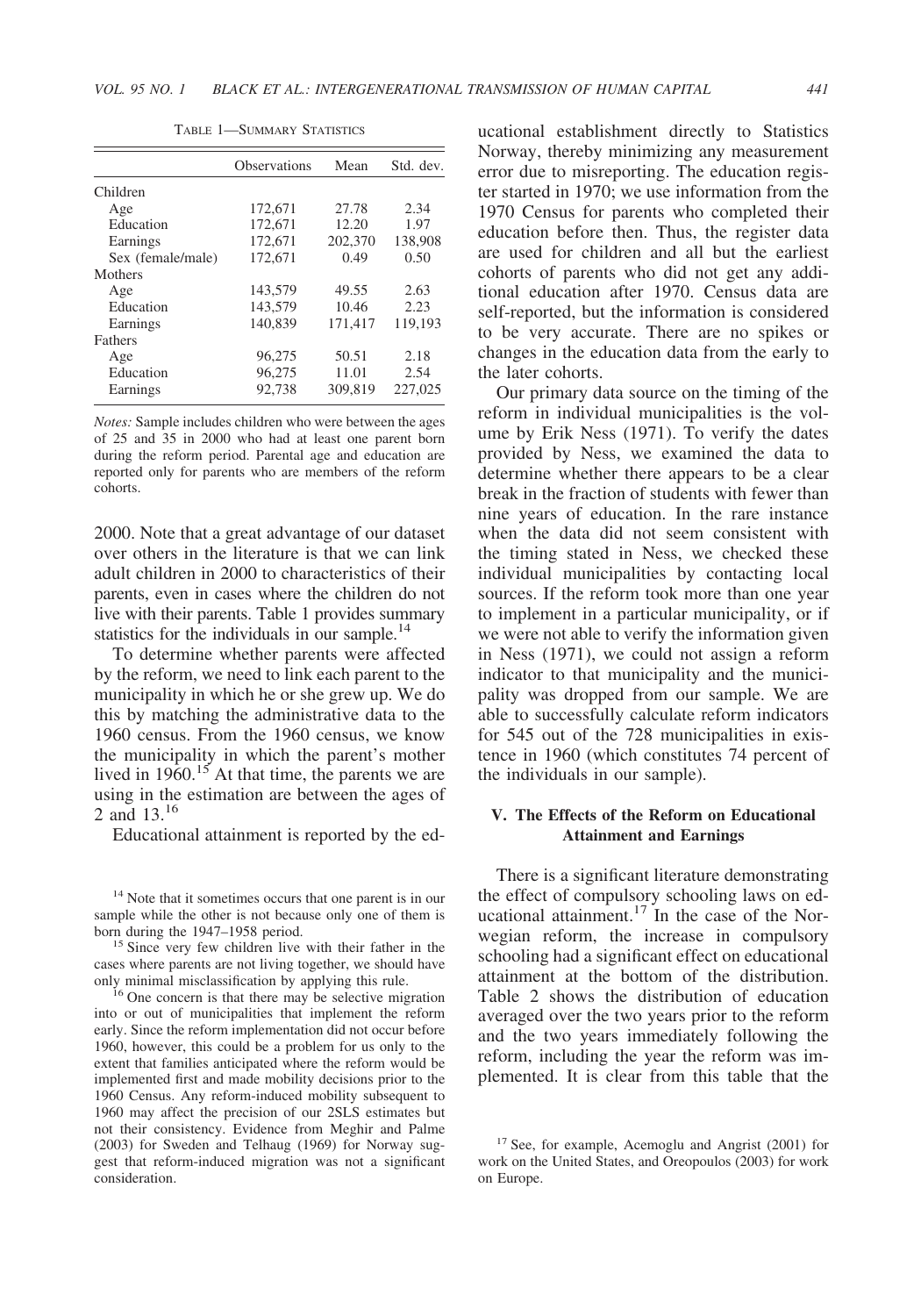TABLE 2—DISTRIBUTION OF EDUCATION TWO YEARS BEFORE AND AFTER THE REFORM

| Years of<br>education | <b>Before</b> | After   |
|-----------------------|---------------|---------|
| 7                     | 3.5%          | 1.2%    |
| 8                     | 8.9%          | 1.6%    |
| 9                     | 3.4%          | 12.9%   |
| 10                    | 29.6%         | 26.6%   |
| 11                    | 8.5%          | 8.8%    |
| 12                    | 17.2%         | 19.1%   |
| 13                    | 6.7%          | 6.7%    |
| 14                    | 5.4%          | 5.8%    |
| 15                    | 2.7%          | $3.4\%$ |
| $16+$                 | 14.2%         | 14.1%   |
| Ν                     | 89,320        | 92,227  |

*Notes:* Before indicates education distribution of cohorts in the two years prior to the reform, while After indicates the distribution of those two years post reform. Note that because the reform occurred in different municipalities at different times, the actual year of the reform varies by municipality.

primary effect of the reform was to reduce the proportion of people with fewer than nine years of education from 12 percent to 3 percent, with a new spike at nine years.<sup>18</sup>

There is also substantial evidence that the additional education induced by the reform has a positive and statistically significant effect on earnings. OLS results for the return to education in Norway are about 0.07; 2SLS estimates for our cohorts using the reform as an instrument give estimates of 0.040 (0.013) for men and 0.050 (0.016) for women. Thus, the return to

<sup>18</sup> The presence of some individuals with fewer than nine years of schooling when the reform is in place reflects the fact that there was not 100-percent compliance with the law and some individuals dropped out before completing compulsory schooling. It may also reflect the fact that, in some municipalities, the reform was implemented over several years, or possible error in the dating of reform implementation. These factors will tend to reduce the precision of our estimates without affecting consistency. Pre-reform, students could choose between a three-year or five-year high school track after completing the seven years of compulsory schooling. After the reform, this choice no longer existed and the standard high school track involved three years after the compulsory nine years of schooling. As a result, the educational distribution appears to have a "hole" at ten years of education after the reform (see Table 2). Individuals who would have done the three-year high school track before the reform would now ultimately achieve 10, 11, or 12 years of schooling. This is consistent with the fact that the proportion of individuals with 10 to 12 years of education is similar before and after the reform.

TABLE 3—RELATIONSHIP BETWEEN PARENTS' AND CHILDREN'S EDUCATION

|            |            | Dependent variable: Children's education |                     |                              |  |  |
|------------|------------|------------------------------------------|---------------------|------------------------------|--|--|
|            |            | Full sample                              |                     | Parent's education<br>$<$ 10 |  |  |
|            | <b>OLS</b> | IV                                       | <b>OLS</b>          | IV                           |  |  |
| Mother-all |            | $0.237*$ 0.076                           |                     | $0.211*$ $0.122*$            |  |  |
|            |            | $(0.003)$ $(0.139)$                      | $(0.017)$ $(0.043)$ |                              |  |  |
|            |            | $N = 143,579$                            |                     | $N = 39,605$                 |  |  |
| Mother-son |            | $0.212*$ 0.199                           |                     | $0.197*$ $0.176*$            |  |  |
|            |            | $(0.004)$ $(0.185)$                      |                     | $(0.021)$ $(0.054)$          |  |  |
|            |            | $N = 73,663$                             |                     | $N = 20,135$                 |  |  |
| Mother-    |            | $0.264* -0.029$                          |                     | $0.225*$ 0.066               |  |  |
| daughter   |            | $(0.004)$ $(0.186)$                      |                     | $(0.023)$ $(0.063)$          |  |  |
|            |            | $N = 69,916$                             |                     | $N = 19,470$                 |  |  |
| Father-all |            | $0.217*$ 0.030                           | $0.200*$            | 0.041                        |  |  |
|            |            | $(0.003)$ $(0.132)$                      |                     | $(0.021)$ $(0.062)$          |  |  |
|            |            | $N = 96,275$                             |                     | $N = 22,148$                 |  |  |
| Father-son |            | $0.209*$ 0.029                           |                     | $0.151*$ 0.008               |  |  |
|            |            | $(0.004)$ $(0.171)$                      |                     | $(0.027)$ $(0.071)$          |  |  |
|            |            | $N = 49,492$                             |                     | $N = 11,235$                 |  |  |
| Father-    |            | $0.226*$ 0.022                           | $0.244*$ 0.081      |                              |  |  |
| daughter   |            | $(0.004)$ $(0.186)$                      |                     | $(0.033)$ $(0.094)$          |  |  |
|            |            | $N = 46,783$                             |                     | $N = 10,913$                 |  |  |

*Notes:* Sample includes children aged 25–35. Robust standard errors in parentheses. Each estimate represents the coefficient from a different regression. All specifications include dummies for parent's age, parent's municipality and child's age.

\* Significant at 5-percent level.

reform-induced education is both positive and statistically significant. Arild Aakvik et al. (2003) examine this issue in more detail and find heterogeneity in the returns, with returns as high as 0.10 for some groups.

# **VI. Results**

#### A. *Results for the Full Sample*

The OLS results for equation (1) are presented in Table 3, column 1. As expected, we find a positive relationship between the years of education of the parents and their child's education.19 This is true, regardless of whether we

<sup>&</sup>lt;sup>19</sup> In both the OLS and 2SLS analysis we report robust standard errors that allow for clustering at the parent's municipality–parent's cohort level. To deal with possible concerns about the effects of serial correlation on the standard errors, we have also experimented with clustering by parent's municipality and found the 2SLS standard errors to be almost identical.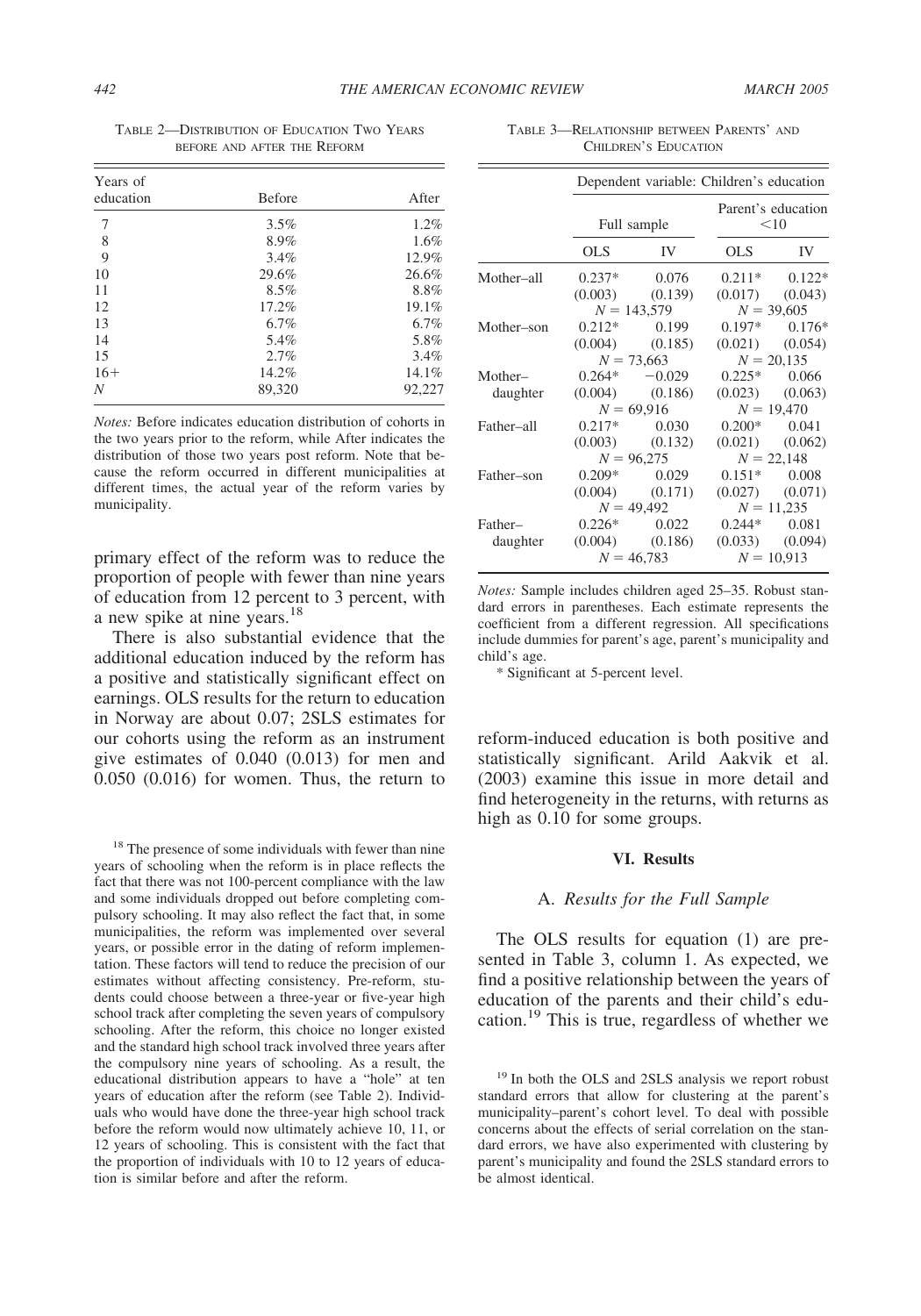|           | Full sample of<br>parents |           | Parents' education<br>$<$ 10 years |           |  |
|-----------|---------------------------|-----------|------------------------------------|-----------|--|
|           | Mother's                  | Father's  | Mother's                           | Father's  |  |
|           | education                 | education | education                          | education |  |
| A11       | $0.142*$                  | $0.192*$  | $0.749*$                           | $0.795*$  |  |
|           | (.029)                    | (.042)    | (.017)                             | (.024)    |  |
| Sons      | $0.127*$                  | $0.196*$  | $0.742*$                           | $0.814*$  |  |
|           | (.035)                    | (.051)    | (.019)                             | (.029)    |  |
| Daughters | $0.161*$                  | $0.197*$  | $0.755*$                           | 0.779*    |  |
|           | (.036)                    | (.050)    | (.019)                             | (.027)    |  |

TABLE 3A—FIRST-STAGE RESULTS

*Notes:* Each estimate represents the coefficient from a different regression. Robust standard errors in parentheses. First stage also includes dummies for parent's age, parent's municipality, and child's age.

\* significant at 5-percent level.

match mothers to sons, mothers to daughters, fathers to sons, or fathers to daughters. Our estimates suggest that increasing a parent's education by a year increases the child's education by about  $0.20$  to  $0.25$  of a year.<sup>20</sup> While the sample size varies, particularly between the father and mother regressions (due to the fact that many fathers are too old to be affected by the reform and our inability to match fathers who were not living with the family at the time of the 1960 census), our estimates are quite similar across samples.

Column 2 presents 2SLS results, where the instrument is the indicator for whether or not the father/mother was affected by the school reform in Norway. The 2SLS results are imprecisely estimated and are all statistically insignificant. The main reason for the lack of precision is the relatively weak first-stage relationship between the reform and years of education of the father/ mother: the t-statistics for the reform indicator in the first stage are about five. (See Table 3a for the first stage estimates.) These relatively small t-statistics result from the fact that the reform is affecting only the relatively small fraction of the population with nine or fewer years of education. It is clear that to use the reform effectively as a source of exogenous variation, one needs to focus on the very bottom tail of the education distribution, where the reform has bite.

#### B. *Results for the Restricted Sample*

The results for the sample of parents with nine or fewer years of education are in columns 3 and 4 of Table 3, and the first stage estimates are in Table 3a. The OLS estimates are quite similar to those obtained from the full sample. However, consistent with the evidence presented earlier, the first stage for the low education sample is much stronger than that for the full sample.

As expected, the 2SLS estimates (column 4) are quite similar to the results for the full sample, but much more precisely estimated. For fathers, the estimates are all close to zero, statistically insignificant, and the father-all and father-son estimates are statistically different from the OLS estimates. For mothers, there is a positive effect of maternal education on the education of sons but no such relationship for daughters (the mother-daughter coefficient is also statistically different from the OLS coefficient). Taken as a whole, the results indicate that the positive correlation between parents' education and children's education largely represents positive relationships between other factors that are correlated with education. These could be ability, family background, income, or other factors. The true causal effect of parental education on child education appears to be weak.21

Figure 1 provides a visual representation of our results for the restricted sample, presenting the effects of the reform on parents' education (the first stage), as well as the effects of the reform on the children (the reduced form) after taking out municipality and cohort effects.<sup>22</sup> Time zero represents the year of implementation of the reform. We see that the reform did have a large impact on parents' educational attainment. It is also clear, however, that the effect of the reform on children's educational attainment is small, with only the mother/son pair demonstrating any real relationship.

<sup>&</sup>lt;sup>20</sup> This is consistent with the general findings in this literature; results from the United States and United Kingdom suggest intergenerational education elasticities between 0.20 and 0.45 (Dearden et al., 1997; Mulligan, 1999).

 $21$  We also estimated equations with the education of both parents included. In this case, IV estimates are identified off of the fact that many individuals are of a different age or grew up in a different municipality than their spouse. Results are similar in that we find a positive effect of maternal education but no effect of father's education.

 $22$  Note that individual points should be interpreted with caution, as there is substantial sampling error.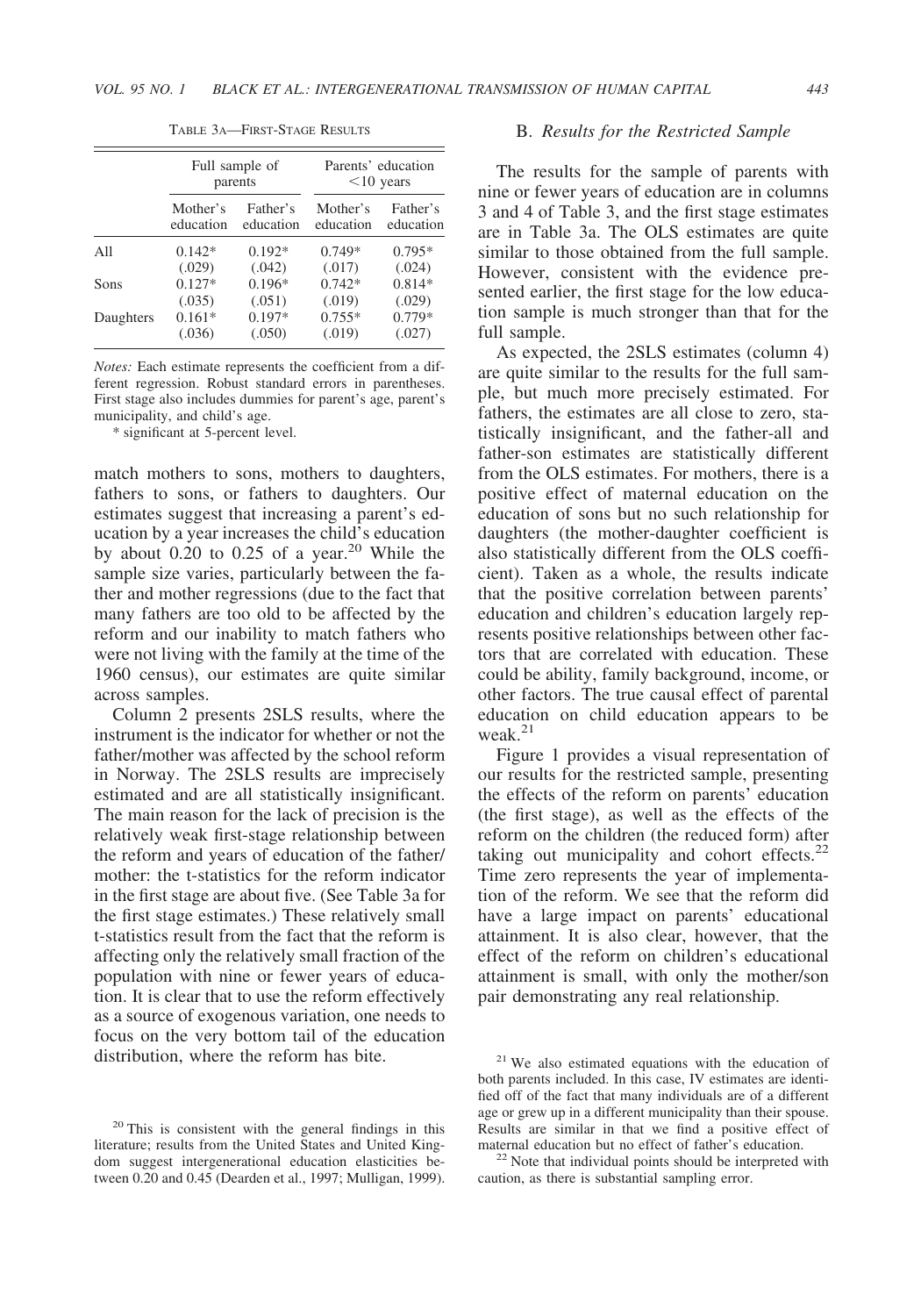

FIGURE 1. EFFECT OF NORWEGIAN EDUCATION REFORM ON EDUCATION FIRST STAGE (EFFECT ON PARENTS) REDUCED FORM (EFFECT ON CHILDREN)

*Notes:* Estimated on the restricted sample. Lines represent average education for each group with cohort and municipality effects taken out; time zero represents the year of the reform.

Our finding that the IV estimates are smaller than the OLS estimates is intuitive in that we expect education choice to be positively correlated with unobserved ability. This finding is not, however, in keeping with much of the returns to education literature. Typically, IV estimates are found to be larger than OLS estimates. We suspect a few reasons for this divergence. First, our education data are of very high quality and probably have little or no measurement error. Thus, unlike in other studies, our OLS estimates may not be subject to downward biases due to measurement error. Second, our use of an education reform and our ability to control for both cohort and municipality effects leads to greater confidence that the instrument is not correlated with unobserved ability, and therefore our IV estimates are not upward biased. Finally, high IV estimates in the endogenous education literature are often rationalized by heterogeneous returns to education with particularly high returns for the group of people whose behavior is affected by the instrument being used. Because credit constraints are unlikely to have been a major determinant of educational choice in the lower tail of the Norwegian distribution at this time, it is plausible that the returns to education for individuals affected by the reform are no higher than average.

## **VII. Robustness/Specification Checks**

Having found little causal effect of parents' education on children's educational attainment, we next conduct a number of robustness checks to verify our findings (see Table 4).<sup>23</sup> First, because education may have an impact on the timing of childbearing, children's age may be endogenous. In columns 1 and 2, we reestimated the specifications excluding child's age from the regression. As one can see from the results, this does not affect our conclusions. A related issue is whether the reform affects the decision to have children; in this case, the parents in our sample who have children are a selected group and our 2SLS estimates may be biased. We checked this possibility by examining whether the reform affects the probability that a potential parent ends up in our sample (by having at least one child age 25 or more in 2000) and found no evidence of this.

A second concern is that inaccurate measurement of the exact timing of the reform, or lags in implementation (given the necessity to build new infrastructure), could bias the 2SLS estimates. To check this, we have tried dropping all

<sup>&</sup>lt;sup>23</sup> Unless otherwise specified, we are focusing on the restricted sample in this section.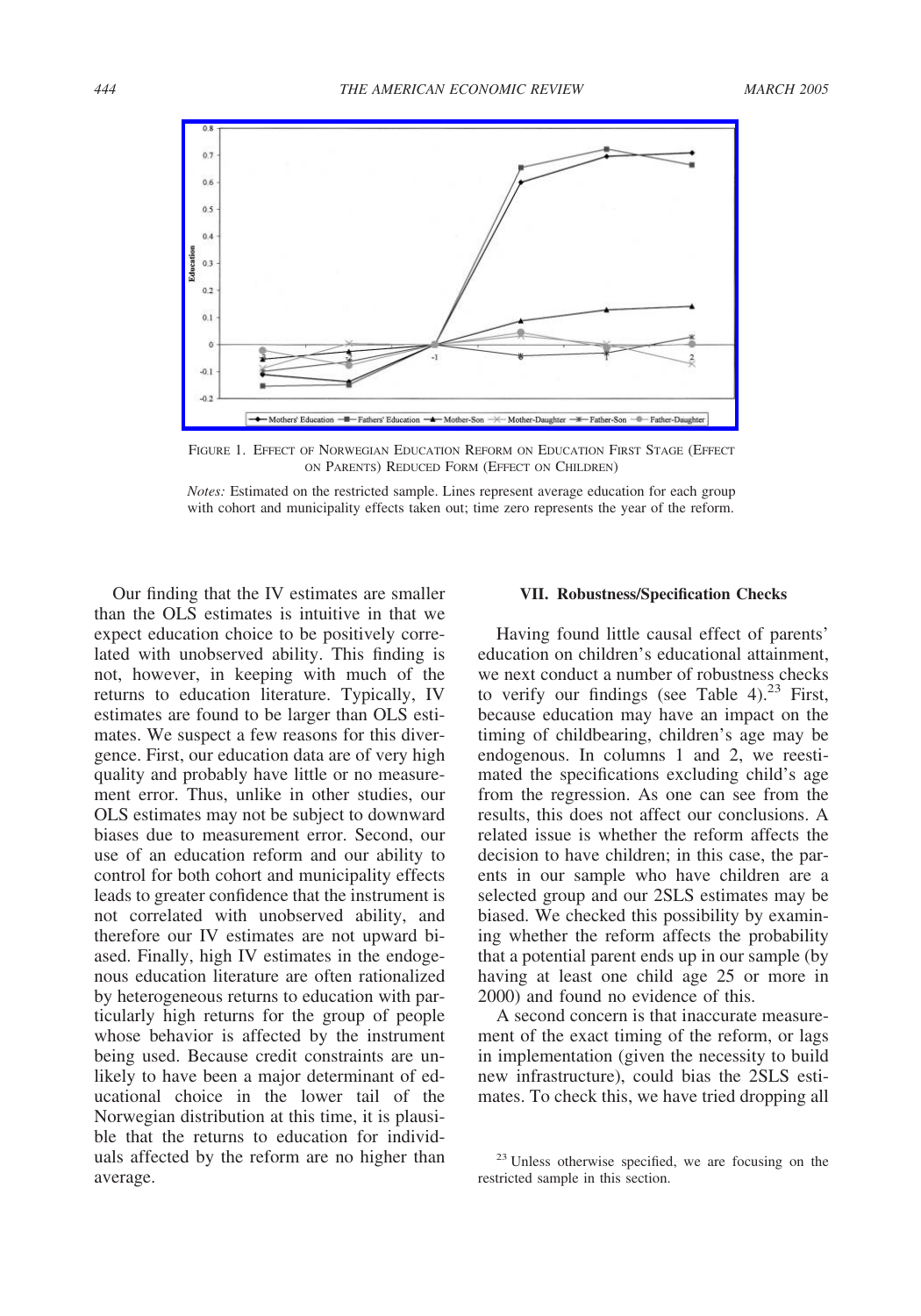|                 |                     | Dropping reform<br>year along with<br>years before and<br>Dropping child's<br>after reform<br>age |                     | Early cohorts<br>(<1953)            |                     | Dropping teenage<br>parents         |                     | <b>Bottom</b><br>20% of parents'<br>distribution |                     |                                     |
|-----------------|---------------------|---------------------------------------------------------------------------------------------------|---------------------|-------------------------------------|---------------------|-------------------------------------|---------------------|--------------------------------------------------|---------------------|-------------------------------------|
|                 | (1)<br><b>OLS</b>   | (2)<br>IV                                                                                         | (3)<br><b>OLS</b>   | (4)<br>IV                           | (5)<br><b>OLS</b>   | (6)<br>IV                           | (7)<br><b>OLS</b>   | (8)<br>IV                                        | (9)<br><b>OLS</b>   | (10)<br>IV                          |
| Mother-all      | $0.217*$<br>(0.017) | $0.127*$<br>(0.043)<br>$N = 39,605$                                                               | $0.232*$<br>(0.021) | $0.123*$<br>(0.057)<br>$N = 30,847$ | $0.245*$<br>(0.021) | 0.128<br>(0.062)<br>$N = 29,374$    | $0.221*$<br>(0.020) | 0.076<br>(0.054)<br>$N = 27,900$                 | $0.301*$<br>(0.016) | 0.079<br>(0.059)<br>$N = 26,362$    |
| Mother-son      | $0.201*$<br>(0.021) | $0.182*$<br>(0.054)<br>$N = 20,135$                                                               | $0.200*$<br>(0.027) | $0.179*$<br>(0.073)<br>$N = 15,609$ | $0.221*$<br>(0.026) | $0.243*$<br>(0.075)<br>$N = 14,944$ | $0.210*$<br>(0.025) | $0.139*$<br>(0.065)<br>$N = 14,156$              | $0.274*$<br>(0.020) | $0.141*$<br>(0.070)<br>$N = 13,466$ |
| Mother-daughter | $0.233*$<br>(0.023) | 0.072<br>(0.063)<br>$N = 19,470$                                                                  | $0.269*$<br>(0.029) | 0.056<br>(0.085)<br>$N = 15,238$    | $0.262*$<br>(0.029) | 0.014<br>(0.088)<br>$N = 14,430$    | $0.230*$<br>(0.029) | $-0.002$<br>(0.079)<br>$N = 13,744$              | $0.308*$<br>(0.023) | $-0.003$<br>(0.083)<br>$N = 12,883$ |
| Father-all      | $0.202*$<br>(0.022) | 0.040<br>(0.062)<br>$N = 22,148$                                                                  | $0.220*$<br>(0.027) | 0.017<br>(0.102)<br>$N = 18,223$    | $0.213*$<br>(0.024) | 0.093<br>(0.072)<br>$N = 19,622$    | $0.206*$<br>(0.022) | 0.039<br>(0.065)<br>$N = 20,352$                 | $0.208*$<br>(0.015) | $-0.016$<br>(0.079)<br>$N = 17,317$ |
| Father-son      | $0.153*$<br>(0.027) | 0.009<br>(0.071)<br>$N = 11,235$                                                                  | $0.175*$<br>(0.034) | 0.002<br>(0.131)<br>$N = 9,278$     | $0.163*$<br>(0.031) | $-0.004$<br>(0.082)<br>$N = 9,980$  | $0.154*$<br>(0.029) | 0.020<br>(0.077)<br>$N = 10,316$                 | $0.190*$<br>(0.020) | 0.011<br>(0.101)<br>$N = 8,752$     |
| Father-daughter | $0.247*$<br>(0.033) | 0.078<br>(0.094)<br>$N = 10,913$                                                                  | $0.259*$<br>(0.041) | 0.068<br>(0.139)<br>$N = 8,945$     | $0.256*$<br>(0.037) | 0.183<br>(0.111)<br>$N = 9,642$     | $0.254*$<br>(0.034) | 0.050<br>(0.099)<br>$N = 10,036$                 | $0.261*$<br>(0.023) | $-0.084$<br>(0.125)<br>$N = 8,465$  |

TABLE 4—ROBUSTNESS CHECKS

*Notes:* Sample includes children aged 25–35. Robust standard errors in parentheses. Each estimate represents the coefficient from a different regression. All specifications include dummies for parent's age, parent's municipality, and child's age (unless otherwise specified). In columns (1) to (8), the sample used is the sample of parents with fewer than ten years of education. \* significant at 5-percent level.

observations from the reform year and the years immediately preceding and following it. As can be seen, however, from Table 4, columns 3 and 4, this change in sample had little effect on the results.

A third potential concern is that, because of the timing of the reform, we observe only those children of parents who had children relatively young. While there is little that we can do to remedy this, we can test the sensitivity of our results by using only the early cohorts of parents. If the results are similar to those from the full sample, it suggests they are unlikely to be biased by this constraint. Table 4, columns 5 and 6, present the results using only the first six of our 12 cohorts (parents born before 1953). While the mother-son estimate is slightly larger than before, the overall conclusions are the same.

As an additional check on this issue, we have also carried out the analysis after dropping all teenage parents from the sample. The OLS and IV estimates (presented in columns 7 and 8 of Table 4) are little changed by this additional sample restriction.

Next, we address two potential censoring concerns. First, children of low-education parents may always get the minimum education mandated by law and, as a result, we would see all these children clustered at nine years of education. This would cause our estimates for this group to be close to zero even when the "true" effect of parental education on desired education is larger. There is, however, only a small density at nine years of education (around 9 percent), so this is unlikely to be a problem. $24$ 

The second concern is that some individuals have not completed schooling by age 25 (approximately 7 percent in our restricted sample). We have tested the sensitivity of our results to estimating the relationship between parents'

<sup>&</sup>lt;sup>24</sup> Estimates were also unaffected when we treated these observations as left censored and applied a Tobit IV approach.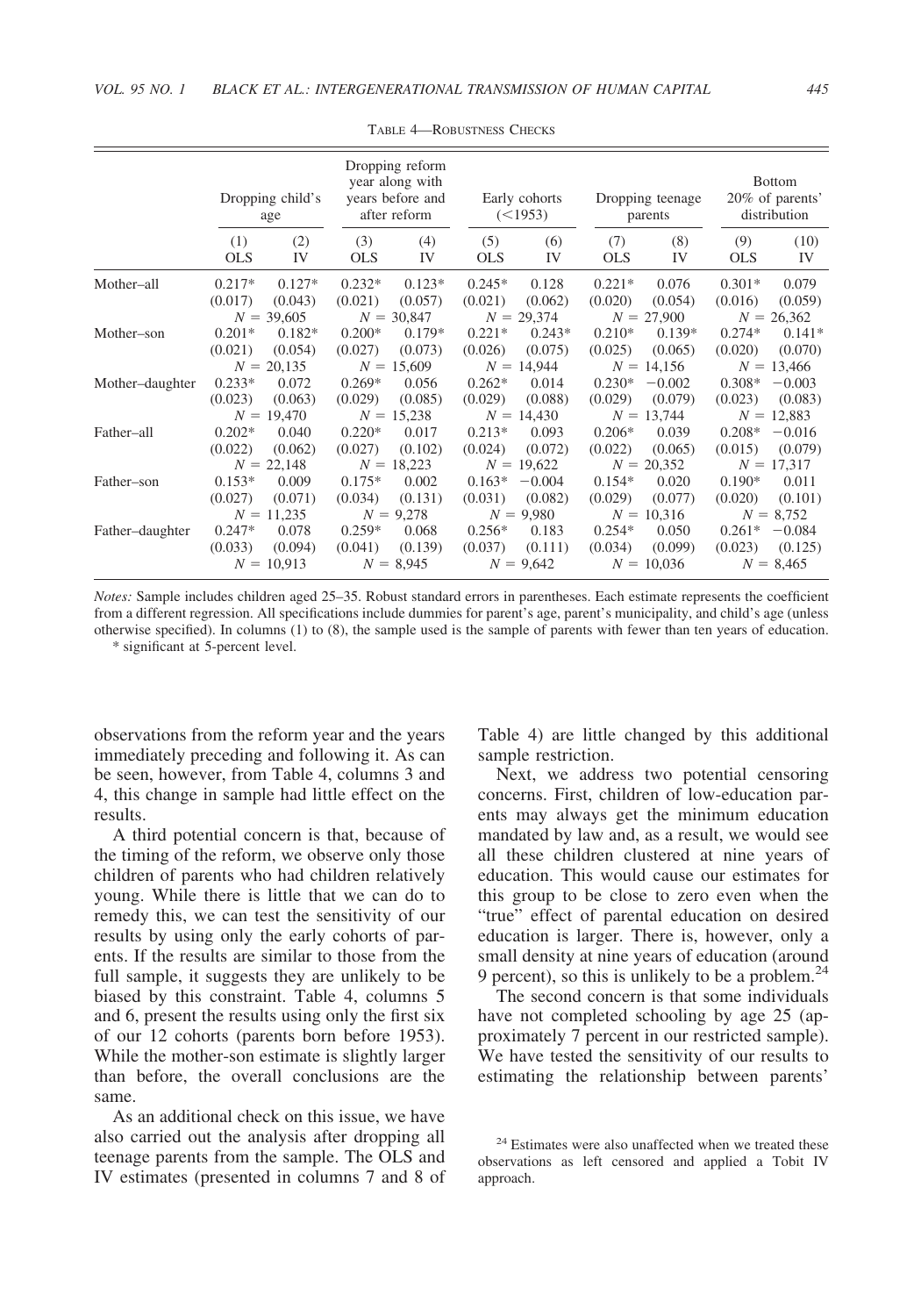education and children's education using instrumental variables in a Tobit framework; the results are very similar to those presented here, so censoring bias does not seem important.

# A. *The Validity of Restricting the Sample to Parents with Fewer Than Ten Years of Education*

Finally, as discussed earlier, the estimates from the restricted sample may be biased if there are systematic changes in the composition of the group of parents with fewer than ten years of education. These could arise if the proportion of individuals with fewer than ten years changes after reform implementation. We see in Table 2, however, that the proportion of individuals with nine years or less of education stays constant when we compare two years before to two years after the reform.

To investigate this issue further, we test whether, conditional on cohort and municipality effects, the proportion of individuals with fewer than ten years of education in municipality-year cells is related to the reform. We find no statistically significant effect of the reform once we exclude observations from the reform year and the years immediately preceding and following reform implementation. This suggests that there may be no significant spillover effects of the reform; those who obtained nine or fewer years of education before the reform would have continued to do so after the reform.

Additionally, we have examined the family background characteristics of the individuals (parents) with nine or fewer years of education in the years before and after the reform to see if the composition of our sample appears to have changed. If, for example, there were positive spillover effects of the reform, we might expect to see the post-reform individuals with nine or fewer years of education looking observably "worse" than those prior to the reform. The variables we can look at include the log of family income (from the 1970 Census) and the educational attainment of the mothers and fathers (of our parents). When we regress each of these variables on the reform indicator along with cohort and municipality effects for the sample of individuals with nine or fewer years of education, we find no evidence of any compositional change after the reform.

As a more rigorous test for composition bias,

we have reestimated the specifications using a sample of the lowest 20 percent of the education distribution in each municipality in each year (breaking ties randomly so that we have exactly 20 percent of observations per municipality). This approach involves weaker assumptions than the sample split of fewer than ten years of education in that it does not require the proportion of fewer than ten to remain constant. What is required is that the implementation of the reform in a municipality has no systematic effect on the relative position in the educational distribution of individuals in that cohort in that municipality. The results, reported in columns 9 and 10 of Table 4, indicate that using the bottom 20 percent of the distribution gives quite similar results to using the fewer-than-ten sample split.

As a final check, we have also conducted our estimation on samples with higher educational cutoff points. When we look at the results obtained for the sample of parents with fewer than 12 years of education (or fewer than 13 years of education), they are as we would expect; the coefficient estimates are very similar to those from the sample of parents with fewer than ten years of education, but the standard errors are larger. These numerous checks suggest that our results are not being driven by the use of our restricted sample.

## **VIII. Conclusions**

By using the increased educational attainment induced by the change in the compulsory schooling legislation in Norway, in combination with a unique dataset containing the entire population of the country, we are able to estimate the causal relationship between parents' education and that of their children. Despite strong OLS relationships, we find little causal relationship between parent education and child education. The one exception is among mothers and sons; when mothers increase their educational attainment, their sons get more education as well. These results are robust to a number of specification checks.

What explains these findings? In the working paper version of this paper (Black et al., 2003), we examined some of the possible mechanisms through which this relationship may be working, including whether the women who received more education due to the reform married better educated or wealthier men (they don't) and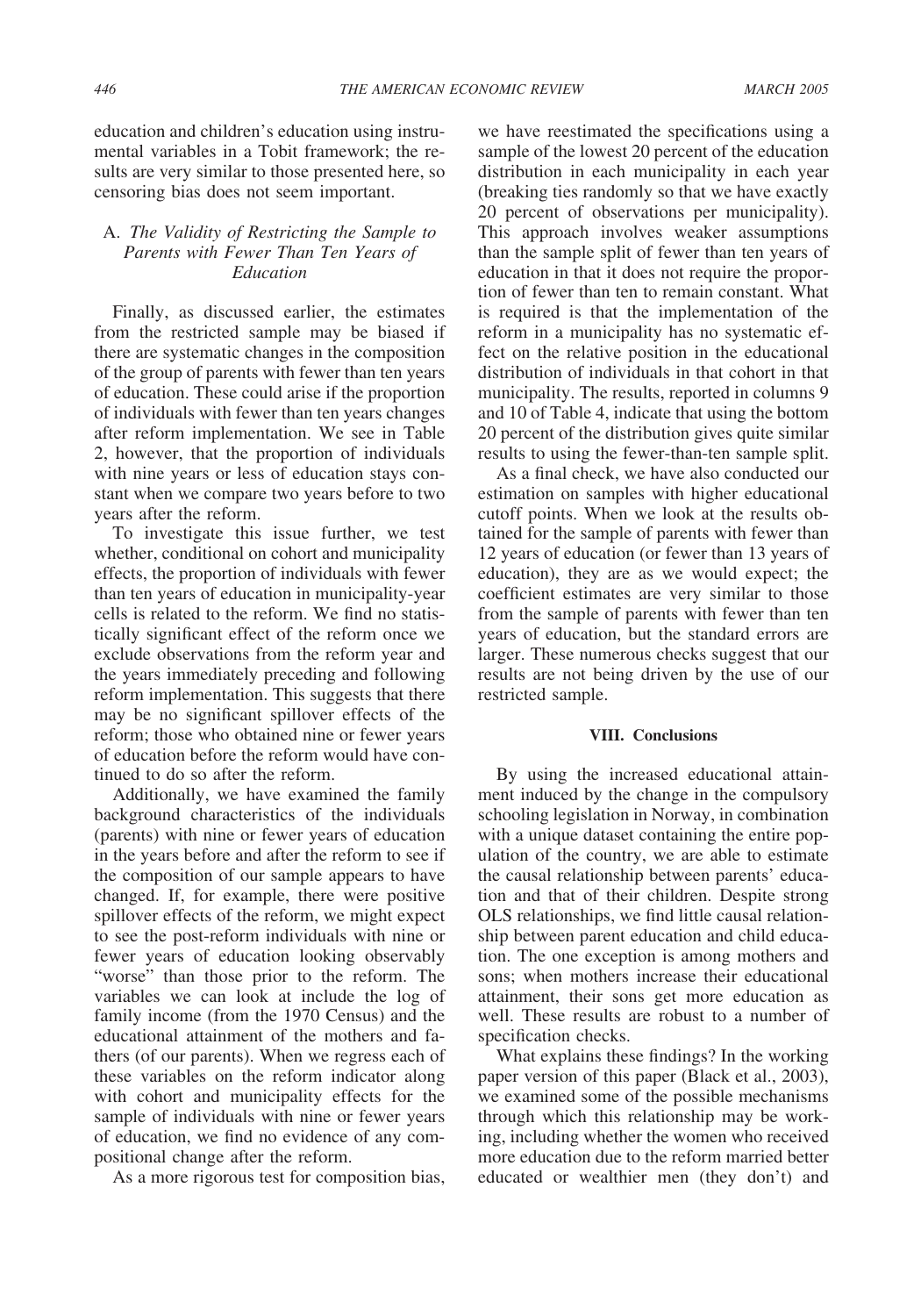whether these more highly educated women are making a quantity/quality tradeoff by having fewer children (they aren't). While we are able to rule out a few mechanisms, a number remain, including the most direct, which suggests that higher maternal education may reduce the cost (in terms of effort) of education for the child. $25$ 

Our results provide limited support for inter-

<sup>25</sup> See Black et al. (2003) for a more complete discussion of the findings.

generational spillovers as a compelling argument for compulsory schooling laws. It is important to remember, however, that we are studying an education reform that increased education at the bottom tail of the distribution. It is plausible that a policy change that increased enrollment in higher education would have been transmitted more successfully across generations. Also, our results from Norway may not generalize to countries that have more costly education and higher returns to skills. While these results are compelling, much more work needs to be done on this important topic.

#### **APPENDIX**

TABLE 1A—TIMING OF THE IMPLEMENTATION OF THE REFORM *(Dependent variable: Year of reform)*

|                                                            | Coefficient | Standard error |
|------------------------------------------------------------|-------------|----------------|
| Share of fathers with some college                         | 5.05        | 5.59           |
| Share of mothers with some college                         | 21.98       | 11.32          |
| Father's income (mean)                                     | $-0.004$    | 0.005          |
| Mother's income (mean)                                     | $-0.037$    | 0.014          |
| Father's age (mean)                                        | $-0.06$     | 0.20           |
| Mother's age (mean)                                        | $-0.19$     | 0.25           |
| Share of municipality with fewer than 9 years of education | 0.18        | 1.23           |
| Size of municipality/100                                   | 0.19        | 0.30           |
| Unemployment rate 1960                                     | $-16.30$    | 15.48          |
| Share workers in manufacturing 1960                        | 0.98        | 4.47           |
| Share workers in private services 1960                     | 5.74        | 8.18           |
| Share labor vote 1961                                      | 1.57        | 2.80           |
| Constant term                                              | 1980.51     | 9.69           |

*Notes:* Robust standard errors. All variables are municipality-level variables. Regression includes 19 county indicators.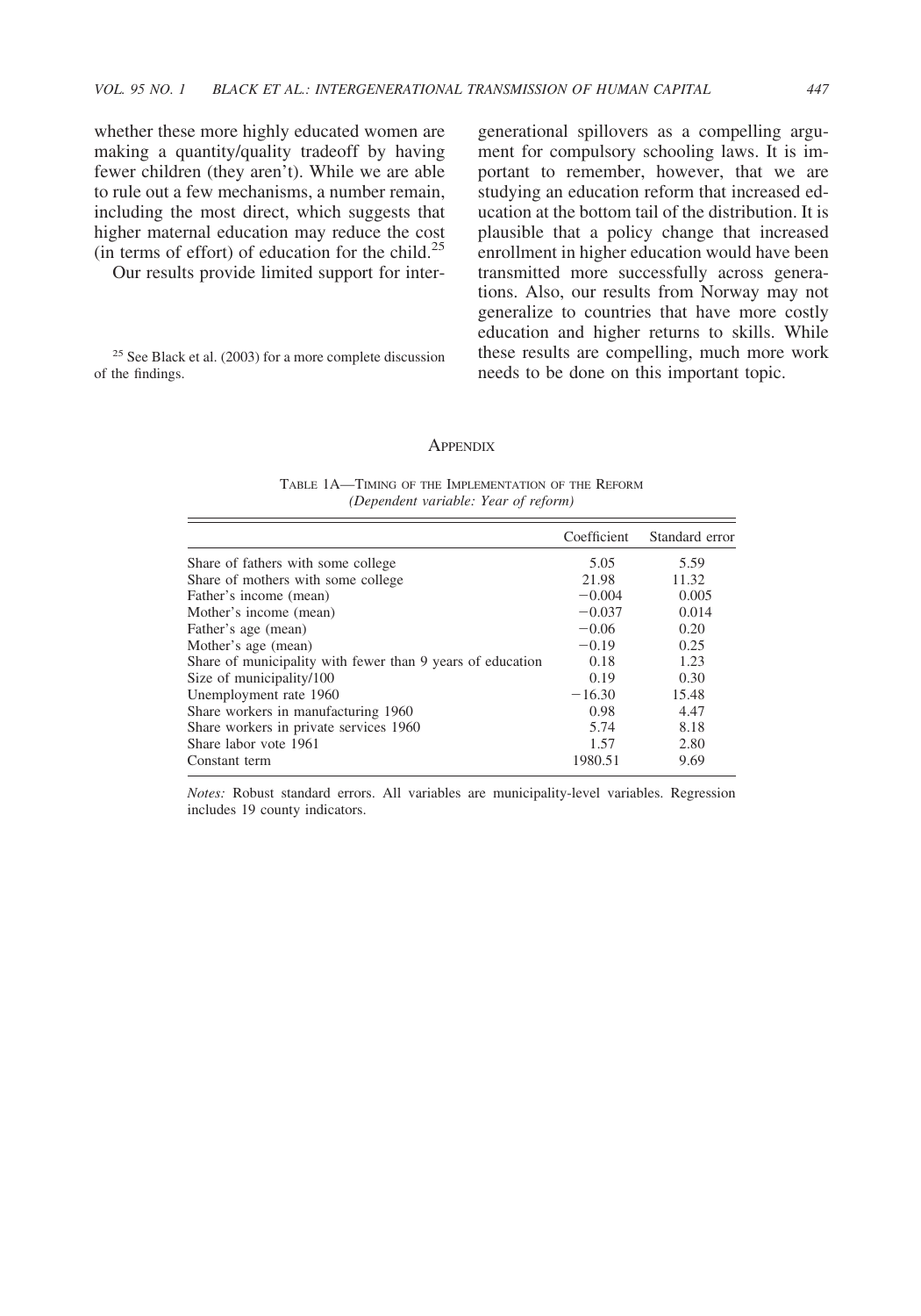## REFERENCES

- **Aakvik, Arild; Salvanes, Kjell G. and Vaage, Kjell.** "Measuring Heterogeneity in the Returns to Education in Norway Using Educational Reforms." C.E.P.R. Discussion Papers: No. 4088, 2003.
- **Acemoglu, Daron and Angrist, Joshua.** "How Large Are Human Capital Externalities? Evidence from Compulsory Schooling Laws," in Ben S. Bernanke and Kenneth Rogroff, eds., *NBER macroeconomics annual 2000.* Cambridge, MA: MIT Press, 2001, pp. 9– 59.
- **Antonovics, Kate and Goldberger, Arthur S.** "Do Educated Women Make Bad Mothers? Twin Studies of the Intergenerational Transmission of Human Capital." University of California at San Diego, Economics Working Paper Series: No. 2003–10, 2003.
- **[B](http://pubs.aeaweb.org/action/showLinks?system=10.1257%2F000282802760015757)ehrman, Jere R. and Rosenzweig, Mark R.** "Does Increasing Women's Schooling Raise the Schooling of the Next Generation?" *American Economic Review*, 2002, *92*(1), pp. 323–34.
	- **Black, Sandra E.; Devereux, Paul J. and Salvanes, Kjell G.** "Why the Apple Doesn't Fall Far: Understanding Intergenerational Transmission of Human Capital." National Bureau of Economic Research, Inc., NBER Working Papers: No. 10066, 2003.
	- **Bound, John and Solon, Gary.** "Double Trouble: On the Value of Twins-Based Estimation of the Return to Schooling." *Economics of Education Review*, 1999, *18*(2), pp. 169 – 82.
	- **Chevalier, Arnaud.** "Parental Education and Child's Education: A Natural Experiment." IZA Discussion Paper No. 1153, 2004.
- **[D](http://pubs.aeaweb.org/action/showLinks?crossref=10.1111%2F1468-0297.00141)earden, Lorraine S.; Machin, Stephen and Reed, Howard.** "Intergenerational Mobility in Britain." *Economic Journal*, 1997, *107*(440), pp.  $47 - 66.$
- **[G](http://pubs.aeaweb.org/action/showLinks?crossref=10.1086%2F260822)riliches, Zvi.** "Sibling Models and Data in Economics: Beginnings of a Survey." *Journal of Political Economy*, 1979, *87*(5), pp. 37– 64.
	- **Harmon, Colm and Walker, Ian.** "Estimates of the Economic Return to Schooling for the United Kingdom." *American Economic Review*, 1995, *85*(5), pp. 1278 – 86.
	- **Hauser, Robert and Logan, John Allen.** "How Not to Measure Intergenerational Occupational Persistence." *American Journal of Sociology*, 1992, *97*(6), pp. 1689 –711.
- **Leschinsky, Achim and Mayer, Karl U.** *The comprehensive school experiment revisited: Evidence from Western Europe.* Comparative Studies Series, Vol. Frankfurt am Main: Lang, Peter Publishing, Inc, 1990.
- **Lie, Suzanne S.** "The Norwegian Comprehensive School Reform. Strategies for Implementation and Complying with Regulated Social Change. A Diffusion Study. Part I and II," Washington, DC: American University, 1973.
- **Lie, Suzanne S.** "Regulated Social Change: A Diffusion Study of the Norwegian Comprehensive School Reform." *Acta Soliologica*, 1974, *16*(4), pp. 332–50, 1974.
- **Lindbekk, Tore.** "School Reforms in Norway and Sweden and the Redistribution of Educational Attainment." *Scandinavian Journal of Educational Research*, 1992, 37(2), pp.  $129 - 49.$
- **Magnuson, Katherine.** "The Effect of Increases in Welfare Mothers' Education on Their Young Children's Academic and Behavioral Outcomes: Evidence from the National Evaluation of Welfare-to-Work Strategies Child Outcomes Study." Unpublished Paper, 2003.
- **Mediås, Olav A.** *Fra griffel til PC. (From pencil to PC*). Steinkjer: Steinkjer kommune, 2000.
- **[M](http://pubs.aeaweb.org/action/showLinks?system=10.1257%2F0002828053828671)eghir, Costas and Palme, Marten.** "Educational" Reform, Ability, and Family Background." *American Economic Review*, 2005, *95*(1), pp. 414 –24.
	- **Moen, J.; Salvanes, K. G. and Sorensen, E. O.** "Documentation of the Employer-Employee Data at the Norwegian School of Economics." Memo, The Norwegian School of Economics and Business Administration, 2003.
	- **Mulligan, Casey B.** "Galton versus the Human Capital Approach to Inheritance." *Journal of Political Economy*, 1999, 107(6), pp. 184 – 224.
	- **Ness, Erik.** *Skolens Arbok 1971. (The primary school yearbook 1971.*) Oslo: Johan Grundt Tanum Forlag, 1971.
	- **Oreopoulos, Philip.** "Do Dropouts Drop Out Too Soon? Evidence From Changes in School-Leaving Laws or Do Dropouts Drop Out Too Soon? International Evidence from Changes in School-Leaving Laws." National Bureau of Economic Research, Inc., NBER Working Papers: No. 10155, 2003.
	- **Oreopoulos, Philip; Page, Marianne E. and Stevens, Ann Huff.** "Does Human Capital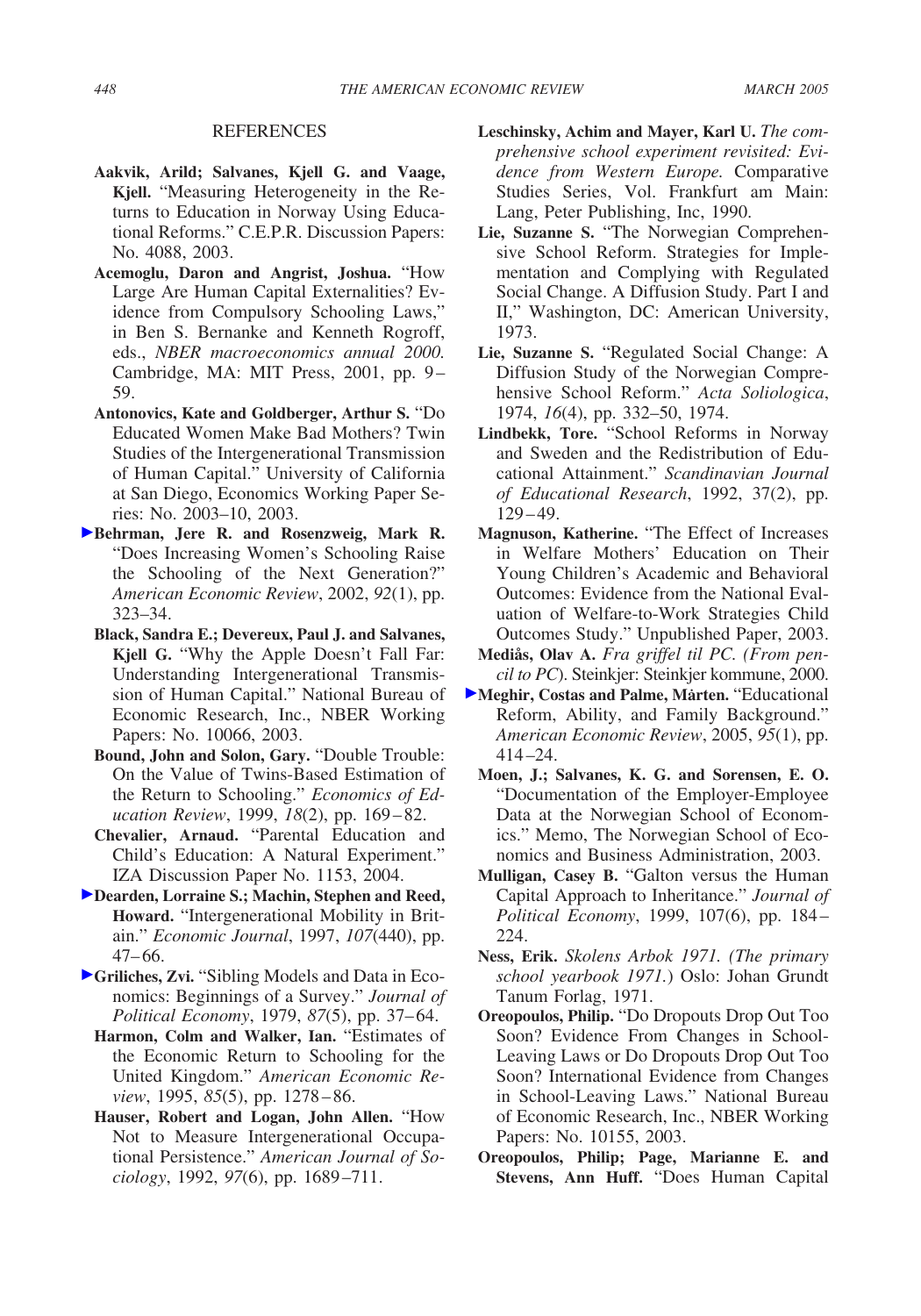Transfer from Parent to Child? The Intergenerational Effects of Compulsory Schooling." Unpublished Paper, 2003.

- **[P](http://pubs.aeaweb.org/action/showLinks?system=10.1257%2F000282804322970850)lug, Erik.** "Estimating the Effect of Mother's Schooling on Children's Schooling Using a Sample of Adoptees." *American Economic Review*, 2004, *94*(1), pp. 358 – 68.
- **[S](http://pubs.aeaweb.org/action/showLinks?system=10.1257%2F000282802320191589)acerdote, Bruce.** "The Nature and Nurture of Economic Outcomes." *American Economic Review*, 2002, *92*(2), pp. 344 – 48.

**Solon, Gary.** "Intergenerational Mobility in the

Labor Market," in Orley Ashenfelter and David Card, eds., *Handbook of labor economics,* Vol. 3A*.* Amsterdam: Elsevier Science, North-Holland, 1999, pp. 1761–1800.

**Telhaug, Arne O.** *Den 9-arige skolen og differensieringsproblement. En overskt over den historiske utvikling og den aktuelle debatt. (The 9-year compulsory school and the tracking problem. An overview of the historical development and the current debate.*) Oslo: Larerstudentenes Forlag, 1969.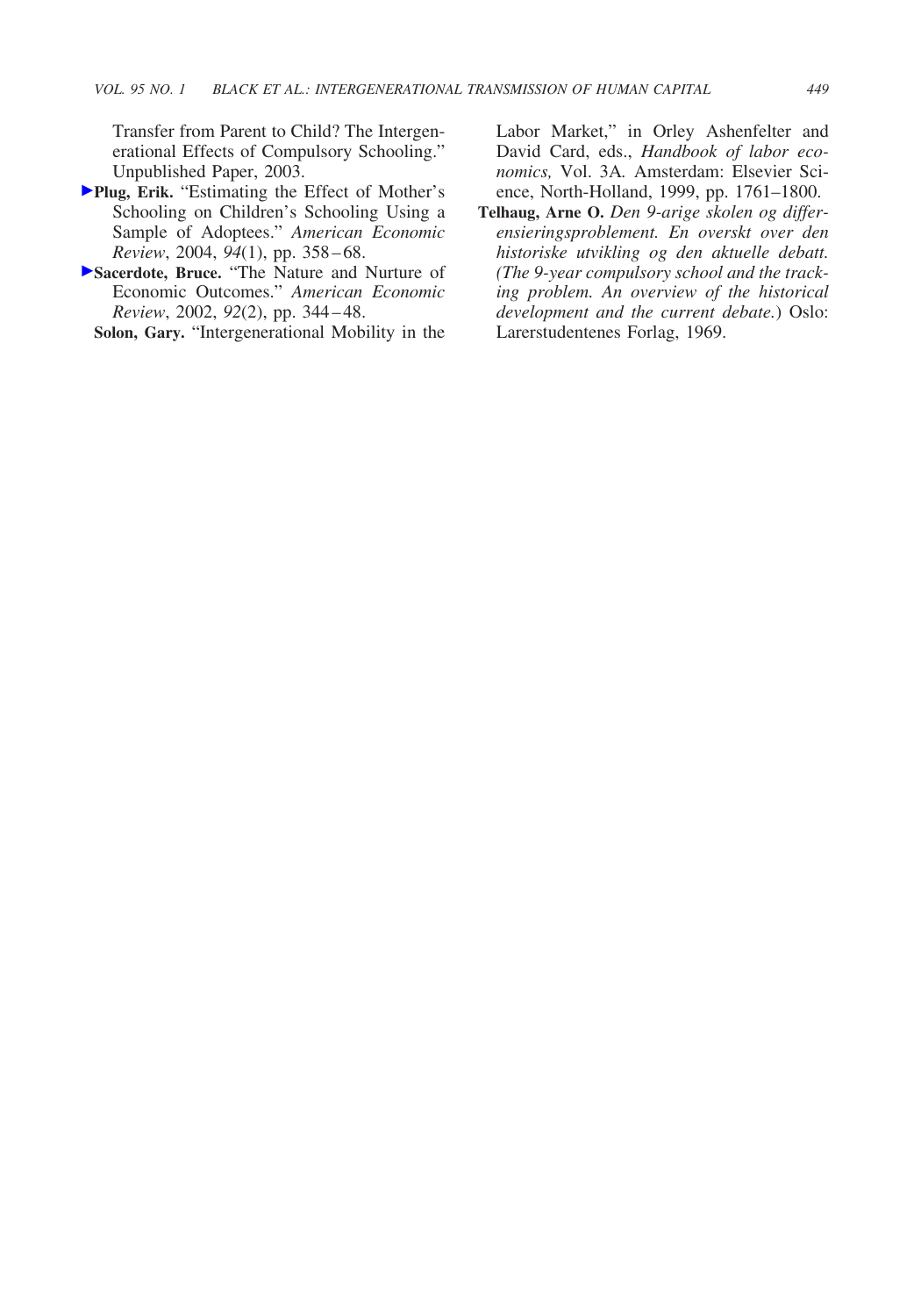# **This article has been cited by:**

- 1. Nik Ahmad Sufian Burhan, Melor Md. Yunus, María Elena Labastida Tovar, Nik Mohd Ghazi Burhan. 2017. Why are cognitive abilities of children so different across countries? The link between major socioeconomic factors and PISA test scores. *Personality and Individual Differences* **105**, 95-106. [\[CrossRef](http://dx.doi.org/10.1016/j.paid.2016.09.043)]
- 2. Edwin Leuven, Erik Plug, Marte Rønning. 2016. Education and cancer risk. *Labour Economics* **43**, 106-121. [\[CrossRef](http://dx.doi.org/10.1016/j.labeco.2016.06.006)]
- 3. Hoyt Bleakley, Joseph Ferrie. 2016. Shocking Behavior: Random Wealth in Antebellum Georgia and Human Capital Across Generations. *The Quarterly Journal of Economics* **131**:3, 1455-1495. [[CrossRef\]](http://dx.doi.org/10.1093/qje/qjw014)
- 4. Jørgen Modalsli. 2016. Intergenerational Mobility in Norway, 1865-2011. *The Scandinavian Journal of Economics* . [[CrossRef\]](http://dx.doi.org/10.1111/sjoe.12196)
- 5. Michael Darden, Donna Gilleskie. 2016. The Effects of Parental Health Shocks on Adult Offspring Smoking Behavior and Self-Assessed Health. *Health Economics* **25**:8, 939-954. [[CrossRef\]](http://dx.doi.org/10.1002/hec.3194)
- 6. Shun Wang. 2016. The Long-Term Consequences of Family Class Origins in Urban China. *Social Indicators Research* . [\[CrossRef](http://dx.doi.org/10.1007/s11205-016-1421-3)]
- 7. Bahadır Dursun, Resul Cesur. 2016. Transforming lives: the impact of compulsory schooling on hope and happiness. *Journal of Population Economics* **29**:3, 911-956. [[CrossRef\]](http://dx.doi.org/10.1007/s00148-016-0592-1)
- 8. Ryan D. Edwards, Jennifer Roff. 2016. What mom and dad's match means for junior: Marital sorting and child outcomes. *Labour Economics* **40**, 43-56. [\[CrossRef](http://dx.doi.org/10.1016/j.labeco.2016.04.005)]
- 9. Stijn Baert, Frank W. Heiland, Sanders Korenman. 2016. Native-Immigrant Gaps in Educational and School-to-Work Transitions in the 2nd Generation: The Role of Gender and Ethnicity. *De Economist* **164**:2, 159-186. [\[CrossRef](http://dx.doi.org/10.1007/s10645-016-9273-4)]
- 10. VOLKER GROSSMANN, THOMAS M. STEGER, TIMO TRIMBORN. 2016. Quantifying Optimal Growth Policy. *Journal of Public Economic Theory* **18**:3, 451-485. [[CrossRef\]](http://dx.doi.org/10.1111/jpet.12151)
- 11. Héctor Bellido, José Alberto Molina, Anne Solaz, Elena Stancanelli. 2016. Do children of the first marriage deter divorce?. *Economic Modelling* **55**, 15-31. [\[CrossRef](http://dx.doi.org/10.1016/j.econmod.2016.01.023)]
- 12. Sonya L. Britt. 2016. The Intergenerational Transference of Money Attitudes and Behaviors. *Journal of Consumer Affairs* . [\[CrossRef](http://dx.doi.org/10.1111/joca.12113)]
- 13.Dong Zhou, Aparajita Dasgupta. 2016. Understanding the Intergenerational Transmission of Human Capital: Evidence from a Quasi-natural Experiment in China. *Review of Development Economics* . [\[CrossRef](http://dx.doi.org/10.1111/rode.12266)]
- 14.D. Figlio, K. Karbownik, K.G. SalvanesEducation Research and Administrative Data 75-138. [\[CrossRef](http://dx.doi.org/10.1016/B978-0-444-63459-7.00002-6)]
- 15. References 265-273. [\[CrossRef](http://dx.doi.org/10.1016/B978-0-12-809756-4.16001-5)]
- 16. John V. Winters. 2016. Do higher college graduation rates increase local education levels?. *Papers in Regional Science* . [\[CrossRef](http://dx.doi.org/10.1111/pirs.12258)]
- 17. Peter Dolton, Mimi Xiao. 2015. The intergenerational transmission of BMI in China. *Economics & Human Biology* **19**, 90-113. [\[CrossRef](http://dx.doi.org/10.1016/j.ehb.2015.06.002)]
- 18. Christoph T. Weiss. 2015. Education and regional mobility in Europe. *Economics of Education Review* **49**, 129-141. [\[CrossRef](http://dx.doi.org/10.1016/j.econedurev.2015.09.003)]
- 19. Sebastian Böhm, Volker Grossmann, Thomas M. Steger. 2015. Does expansion of higher education lead to trickle-down growth?. *Journal of Public Economics* **132**, 79-94. [[CrossRef\]](http://dx.doi.org/10.1016/j.jpubeco.2015.09.011)
- 20. Neil T.N. Ferguson, Maren M. Michaelsen. 2015. Money changes everything? Education and regional deprivation revisited. *Economics of Education Review* **48**, 129-147. [[CrossRef\]](http://dx.doi.org/10.1016/j.econedurev.2015.01.009)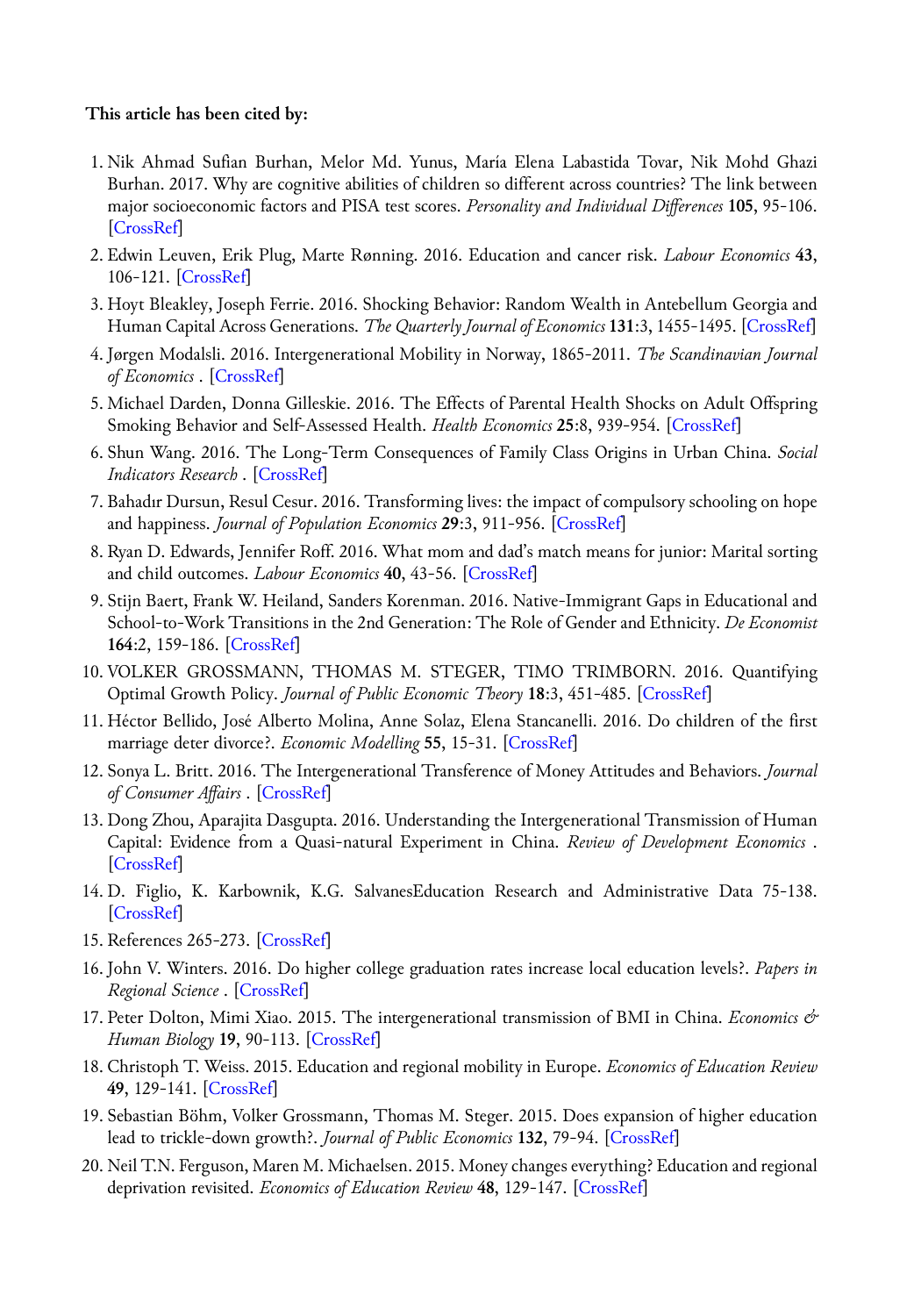- 21. Vikesh Amin, Petter Lundborg, Dan-Olof Rooth. 2015. The intergenerational transmission of schooling: Are mothers really less important than fathers?. *Economics of Education Review* **47**, 100-117. [\[CrossRef](http://dx.doi.org/10.1016/j.econedurev.2015.01.008)]
- 22. Anders Akerman, Ingvil Gaarder, Magne Mogstad. 2015. The Skill Complementarity of Broadband Internet\*. *The Quarterly Journal of Economics* qjv028. [\[CrossRef](http://dx.doi.org/10.1093/qje/qjv028)]
- 23. François Nielsen, J. Micah Roos, R.M. Combs. 2015. Clues of subjective social status among young adults. *Social Science Research* **52**, 370-388. [[CrossRef\]](http://dx.doi.org/10.1016/j.ssresearch.2015.02.006)
- 24. Seeun Jung. 2015. Does education affect risk aversion? Evidence from the British education reform. *Applied Economics* **47**:28, 2924-2938. [\[CrossRef](http://dx.doi.org/10.1080/00036846.2015.1011313)]
- 25. María Laura Alzúa, Leonardo Gasparini, Francisco Haimovich. 2015. EDUCATION REFORM AND LABOR MARKET OUTCOMES: THE CASE OF ARGENTINA'S LEY FEDERAL DE EDUCACIÓN. *Journal of Applied Economics* **18**:1, 21-43. [[CrossRef\]](http://dx.doi.org/10.1016/S1514-0326(15)30002-7)
- 26. Susan Niknami. 2015. Intergenerational transmission of education among female immigrants. *Review of Economics of the Household* . [\[CrossRef](http://dx.doi.org/10.1007/s11150-015-9294-9)]
- 27. Stijn Baert, Eddy Omey, Dieter Verhaest, Aurélie Vermeir. 2015. Mister Sandman, bring me good marks! On the relationship between sleep quality and academic achievement. *Social Science & Medicine* **130**, 91-98. [\[CrossRef](http://dx.doi.org/10.1016/j.socscimed.2015.02.011)]
- 28. Greg J. Duncan, Katherine Magnuson, Elizabeth Votruba-DrzalChildren and Socioeconomic Status 1-40. [\[CrossRef\]](http://dx.doi.org/10.1002/9781118963418.childpsy414)
- 29. Victor Lavy, Alexander Zablotsky. 2015. Women's Schooling and Fertility under Low Female Labor Force Participation: Evidence from Mobility Restrictions in Israel. *Journal of Public Economics* . [\[CrossRef](http://dx.doi.org/10.1016/j.jpubeco.2015.02.009)]
- 30. Jessica F. Harding, Pamela A. Morris, Diane Hughes. 2015. The Relationship Between Maternal Education and Children's Academic Outcomes: A Theoretical Framework. *Journal of Marriage and Family* **77**:1, 60-76. [\[CrossRef](http://dx.doi.org/10.1111/jomf.12156)]
- 31. Rasika Ranasinghe. 2015. The Transmission of Education across Generations: Evidence from Australia. *The B.E. Journal of Economic Analysis & Policy*, ahead of print. [\[CrossRef](http://dx.doi.org/10.1515/bejeap-2014-0139)]
- 32. 2015. *Economics of Education Review* **47**. . [\[CrossRef](http://dx.doi.org/10.1016/j.econedurev.2015.03.007)]
- 33. Anna Laura Mancini, Chiara Monfardini, Silvia Pasqua. 2015. Is a good example the best sermon? Children's imitation of parental reading. *Review of Economics of the Household* . [\[CrossRef](http://dx.doi.org/10.1007/s11150-015-9287-8)]
- 34. Kakoli Borkotoky, Sayeed Unisa, Ashish Kumar Gupta. 2015. Intergenerational Transmission of Education in India: Evidence from a Nationwide Survey. *International Journal of Population Research* **2015**, 1-11. [\[CrossRef](http://dx.doi.org/10.1155/2015/251953)]
- 35. Firat Yaman. 2014. Ethnic externalities in education and second-generation immigrants. *Applied Economics* **46**:34, 4205-4217. [[CrossRef\]](http://dx.doi.org/10.1080/00036846.2014.952893)
- 36. Stephen Machin. 2014. Developments in economics of education research. *Labour Economics* **30**, 13-19. [\[CrossRef](http://dx.doi.org/10.1016/j.labeco.2014.06.003)]
- 37. Xuezheng Qin, Tianyu Wang, Castiel Chen Zhuang. 2014. Intergenerational transfer of human capital and its impact on income mobility: Evidence from China. *China Economic Review* . [[CrossRef\]](http://dx.doi.org/10.1016/j.chieco.2014.10.005)
- 38. Lauren Cohen, Christopher J. Malloy. 2014. Friends in High Places. *American Economic Journal: Economic Policy* **6**:3, 63-91. [[Abstract\]](http://dx.doi.org/10.1257/pol.6.3.63) [[View PDF article\]](http://pubs.aeaweb.org/doi/pdf/10.1257/pol.6.3.63) [\[PDF with links\]](http://pubs.aeaweb.org/doi/pdfplus/10.1257/pol.6.3.63)
- 39. Marc Piopiunik. 2014. Intergenerational Transmission of Education and Mediating Channels: Evidence from a Compulsory Schooling Reform in Germany. *The Scandinavian Journal of Economics* **116**:3, 878-907. [\[CrossRef](http://dx.doi.org/10.1111/sjoe.12063)]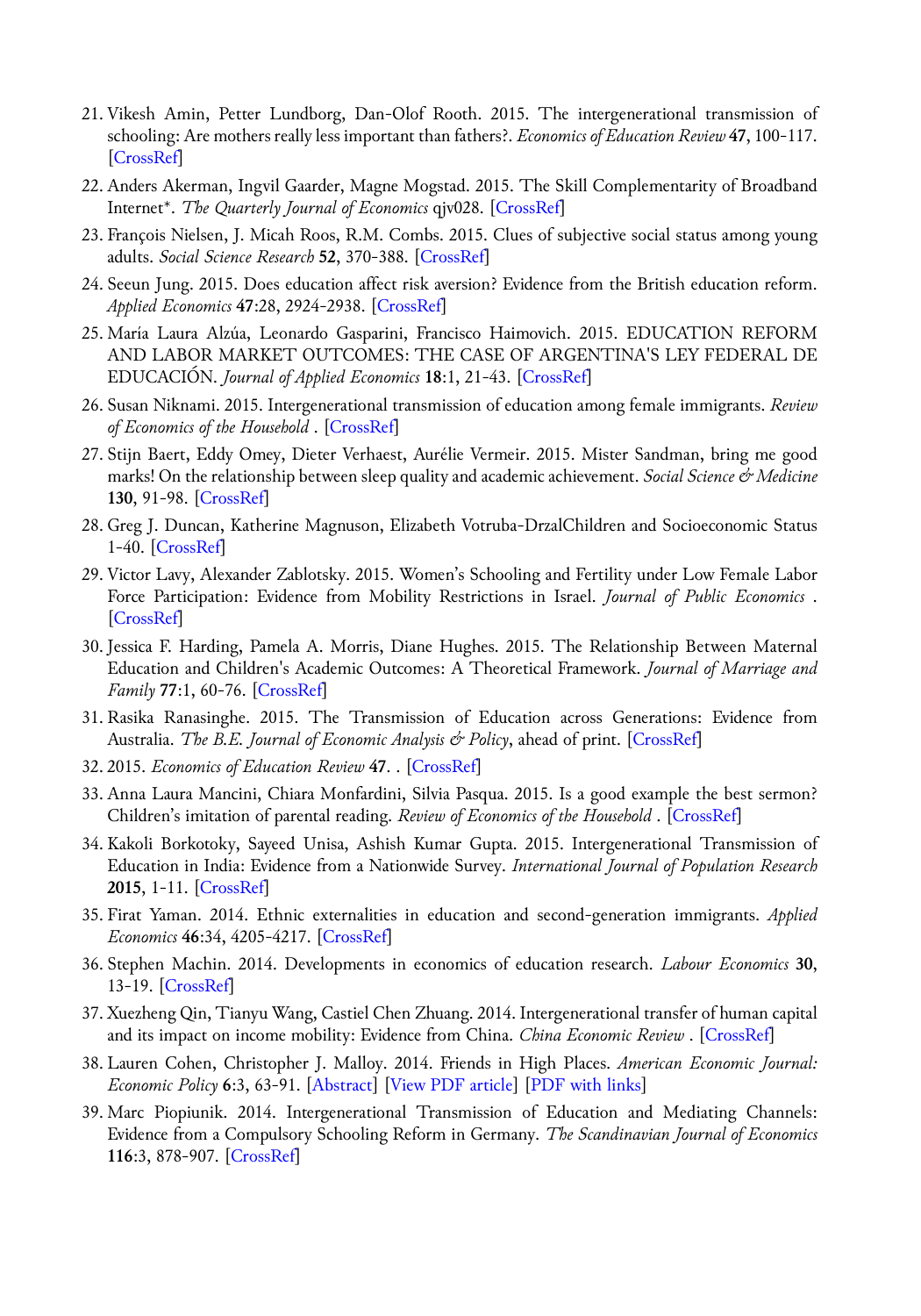- 40. Melvin Stephens Jr., Dou-Yan Yang. 2014. Compulsory Education and the Benefits of Schooling. *American Economic Review* **104**:6, 1777-1792. [[Abstract\]](http://dx.doi.org/10.1257/aer.104.6.1777) [\[View PDF article](http://pubs.aeaweb.org/doi/pdf/10.1257/aer.104.6.1777)] [\[PDF with links\]](http://pubs.aeaweb.org/doi/pdfplus/10.1257/aer.104.6.1777)
- 41. Nobuyoshi Kikuchi. 2014. The effect of instructional time reduction on educational attainment: Evidence from the Japanese curriculum standards revision. *Journal of the Japanese and International Economies* **32**, 17-41. [[CrossRef\]](http://dx.doi.org/10.1016/j.jjie.2014.01.001)
- 42. Martin Hällsten. 2014. Inequality across three and four generations in Egalitarian Sweden: 1st and 2nd cousin correlations in socio-economic outcomes. *Research in Social Stratification and Mobility* **35**, 19-33. [\[CrossRef](http://dx.doi.org/10.1016/j.rssm.2013.09.002)]
- 43. Stephen Machin. 2014. Economics of Education Research and Its Role in the Making of Education Policy. *Fiscal Studies* **35**:1, 1-18. [\[CrossRef](http://dx.doi.org/10.1111/j.1475-5890.2014.12020.x)]
- 44. Freddy Siahaan, Daniel Y. Lee, David E. Kalist. 2014. Educational attainment of children of immigrants: Evidence from the national longitudinal survey of youth. *Economics of Education Review* **38**, 1-8. [\[CrossRef](http://dx.doi.org/10.1016/j.econedurev.2013.10.001)]
- 45. Petter Lundborg, Anton Nilsson, Dan-Olof Rooth. 2014. Parental Education and Offspring Outcomes: Evidence from the Swedish Compulsory School Reform. *American Economic Journal: Applied Economics* **6**:1, 253-278. [[Abstract\]](http://dx.doi.org/10.1257/app.6.1.253) [[View PDF article](http://pubs.aeaweb.org/doi/pdf/10.1257/app.6.1.253)] [\[PDF with links\]](http://pubs.aeaweb.org/doi/pdfplus/10.1257/app.6.1.253)
- 46. Bradley L. Hardy. 2014. Childhood Income Volatility and Adult Outcomes. *Demography* **51**:5, 1641.  $|CrossRef|$
- 47. Jostein Grytten, Irene Skau, Rune J. Sørensen. 2014. Educated mothers, healthy infants. The impact of a school reform on the birth weight of Norwegian infants 1967-2005. *Social Science & Medicine* . CrossRef
- 48. Sarah Necker, Andrea Voskort. 2014. Intergenerational transmission of risk attitudes A revealed preference approach. *European Economic Review* **65**, 66-89. [[CrossRef\]](http://dx.doi.org/10.1016/j.euroecorev.2013.10.005)
- 49.Daniel Parent. 2014. Institutions et scolarité : le cas des francophones au Québec vs les Américains d'origine canadienne-française. *L'Actualité économique* **90**:3, 147. [[CrossRef\]](http://dx.doi.org/10.7202/1034736ar)
- 50. Benta A. Abuya, Moses Oketch, Maurice Mutisya, Moses Ngware, James Ciera. 2013. Influence of mothers' education on children's maths achievement in Kenya. *Education 3-13* **41**:6, 633-646. [\[CrossRef](http://dx.doi.org/10.1080/03004279.2011.631562)]
- 51. Amelia R. Branigan, Jeremy Freese, Assaf Patir, Thomas W. McDade, Kiang Liu, Catarina I. Kiefe. 2013. Skin color, sex, and educational attainment in the post-civil rights era. *Social Science Research* **42**:6, 1659-1674. [[CrossRef\]](http://dx.doi.org/10.1016/j.ssresearch.2013.07.010)
- 52. Juan Yang, Terry Sicular, Desheng Lai. 2013. The Changing Determinants of High School Attainment in Rural China. *China Economic Review* . [[CrossRef\]](http://dx.doi.org/10.1016/j.chieco.2013.10.001)
- 53. Guozhong Zhu, Gulfer Vural. 2013. Inter-generational effect of parental time and its policy implications. *Journal of Economic Dynamics and Control* **37**:9, 1833-1851. [\[CrossRef\]](http://dx.doi.org/10.1016/j.jedc.2013.04.013)
- 54. Kathryn M. Yount, John A. Maluccio, Jere R. Behrman, John Hoddinott, Alexis Murphy, Usha Ramakrishnan. 2013. Parental Resources, Schooling Achievements, and Gender Schooling Gaps: Evidence of Change over 25 years in Rural Guatemala. *Population Research and Policy Review* **32**:4, 495-528. [\[CrossRef](http://dx.doi.org/10.1007/s11113-013-9270-0)]
- 55. Regina T. Riphahn, Parvati Trübswetter. 2013. The intergenerational transmission of education and equality of educational opportunity in East and West Germany. *Applied Economics* **45**:22, 3183-3196. [\[CrossRef](http://dx.doi.org/10.1080/00036846.2012.703314)]
- 56. John Ermisch, Marco Francesconi. 2013. THE EFFECT OF PARENTAL EMPLOYMENT ON CHILD SCHOOLING. *Journal of Applied Econometrics* **28**:5, 796-822. [[CrossRef\]](http://dx.doi.org/10.1002/jae.2260)
- 57. Pitikorn Tengtrakul, Jon M. Peha. 2013. Does ICT in schools affect residential adoption and adult utilization outside schools?. *Telecommunications Policy* **37**:6-7, 540-562. [\[CrossRef](http://dx.doi.org/10.1016/j.telpol.2013.01.002)]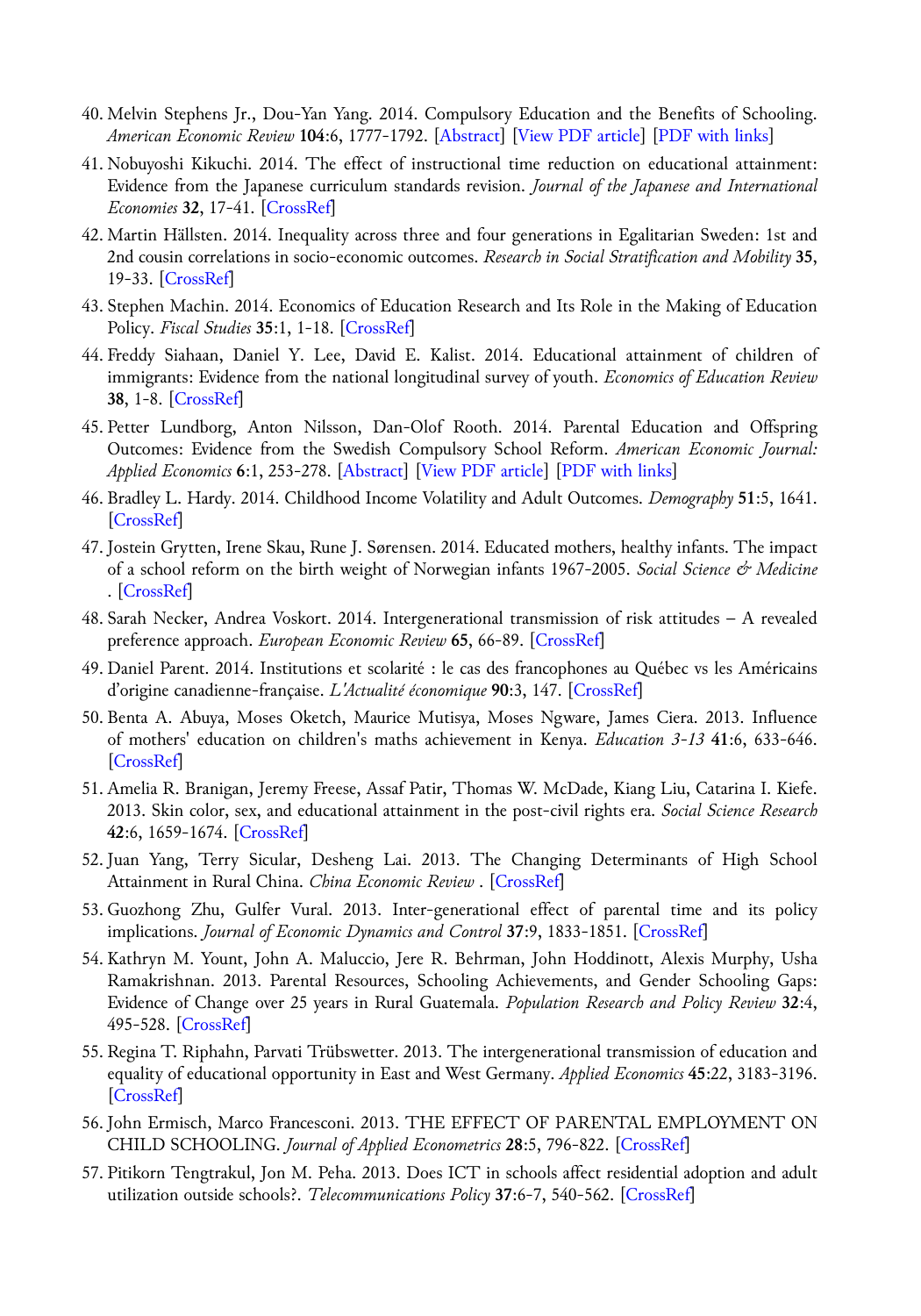- 58. Ronen Bar-El, Teresa García-Muñoz, Shoshana Neuman, Yossef Tobol. 2013. The evolution of secularization: cultural transmission, religion and fertility—theory, simulations and evidence. *Journal of Population Economics* **26**:3, 1129-1174. [\[CrossRef](http://dx.doi.org/10.1007/s00148-011-0401-9)]
- 59.Darragh Flannery, Cathal O'Donoghue. 2013. The demand for higher education: A static structural approach accounting for individual heterogeneity and nesting patterns. *Economics of Education Review* **34**, 243-257. [\[CrossRef](http://dx.doi.org/10.1016/j.econedurev.2012.12.001)]
- 60. Sonia Bhalotra, Samantha Rawlings. 2013. Gradients of the Intergenerational Transmission of Health in Developing Countries. *Review of Economics and Statistics* **95**:2, 660-672. [\[CrossRef](http://dx.doi.org/10.1162/REST_a_00263)]
- 61. Lídia Farré, Francis Vella. 2013. The Intergenerational Transmission of Gender Role Attitudes and its Implications for Female Labour Force Participation. *Economica* **80**:318, 219-247. [[CrossRef\]](http://dx.doi.org/10.1111/ecca.12008)
- 62. Petri Böckerman, Mika Haapanen. 2013. The effect of polytechnic reform on migration. *Journal of Population Economics* **26**:2, 593-617. [[CrossRef\]](http://dx.doi.org/10.1007/s00148-012-0454-4)
- 63. Pablo Brañas-Garza, Teresa García-Muñoz, Shoshana Neuman. 2013. Determinants of Disaffiliation: An International Study. *Religions* **4**:1, 166-185. [[CrossRef\]](http://dx.doi.org/10.3390/rel4010166)
- 64. Marni D. Brownell, Douglas P. Jutte. 2013. Administrative data linkage as a tool for child maltreatment research. *Child Abuse & Neglect* **37**:2-3, 120-124. [[CrossRef\]](http://dx.doi.org/10.1016/j.chiabu.2012.09.013)
- 65. M. Vere Koppen. 2013. Involvement mechanisms for organized crime. *Crime, Law and Social Change* **59**:1, 1-20. [[CrossRef\]](http://dx.doi.org/10.1007/s10611-012-9396-8)
- 66. Nathalie Chusseau, Joël Hellier, B. Ben-HalimaEducation, Intergenerational Mobility and Inequality 227-273. [\[CrossRef](http://dx.doi.org/10.1057/9781137283306_9)]
- 67. Arnaud Chevalier, Colm Harmon, Vincent O' Sullivan, Ian Walker. 2013. The impact of parental income and education on the schooling of their children. *IZA Journal of Labor Economics* **2**:1, 8. [\[CrossRef](http://dx.doi.org/10.1186/2193-8997-2-8)]
- 68. Pedro Carneiro, Costas Meghir, Matthias Parey. 2013. MATERNAL EDUCATION, HOME ENVIRONMENTS, AND THE DEVELOPMENT OF CHILDREN AND ADOLESCENTS. *Journal of the European Economic Association* **11**, 123-160. [\[CrossRef](http://dx.doi.org/10.1111/j.1542-4774.2012.01096.x)]
- 69. Fabrizio Rufo, Marco Capocasa, Veronica Marcari, Enzo D'arcangelo, Maria Enrica Danubio. 2013. Knowledge of evolution and human diversity: a study among high school students of Rome, Italy. *Evolution: Education and Outreach* **6**:1, 19. [[CrossRef\]](http://dx.doi.org/10.1186/1936-6434-6-19)
- 70. Hongbin Li, Lingsheng Meng, Xinzheng Shi, Binzhen Wu. 2012. Does having a cadre parent pay? Evidence from the first job offers of Chinese college graduates. *Journal of Development Economics* **99**:2, 513-520. [\[CrossRef](http://dx.doi.org/10.1016/j.jdeveco.2012.06.005)]
- 71. Robert E. B. Lucas, Sari Pekkala Kerr. 2012. Intergenerational income immobility in Finland: contrasting roles for parental earnings and family income. *Journal of Population Economics* . [[CrossRef\]](http://dx.doi.org/10.1007/s00148-012-0442-8)
- 72. Lídia Farré, Roger Klein, Francis Vella. 2012. Does Increasing Parents' Schooling Raise the Schooling of the Next Generation? Evidence Based on Conditional Second Moments\*. *Oxford Bulletin of Economics and Statistics* **74**:5, 676-690. [\[CrossRef](http://dx.doi.org/10.1111/j.1468-0084.2011.00667.x)]
- 73. Moshe Justman, Yaakov Gilboa. 2012. The Scope for Promoting Equal Opportunity in Education: Evidence from the Kibbutz. *Education Finance and Policy* **7**:4, 489-515. [[CrossRef\]](http://dx.doi.org/10.1162/EDFP_a_00077)
- 74. Gordon B. Dahl,, Lance Lochner. 2012. The Impact of Family Income on Child Achievement: Evidence from the Earned Income Tax Credit. *American Economic Review* **102**:5, 1927-1956. [\[Abstract](http://dx.doi.org/10.1257/aer.102.5.1927)] [\[View PDF article](http://pubs.aeaweb.org/doi/pdf/10.1257/aer.102.5.1927)] [[PDF with links](http://pubs.aeaweb.org/doi/pdfplus/10.1257/aer.102.5.1927)]
- 75. Leandro Carvalho. 2012. Childhood Circumstances and the Intergenerational Transmission of Socioeconomic Status. *Demography* **49**:3, 913-938. [[CrossRef\]](http://dx.doi.org/10.1007/s13524-012-0120-1)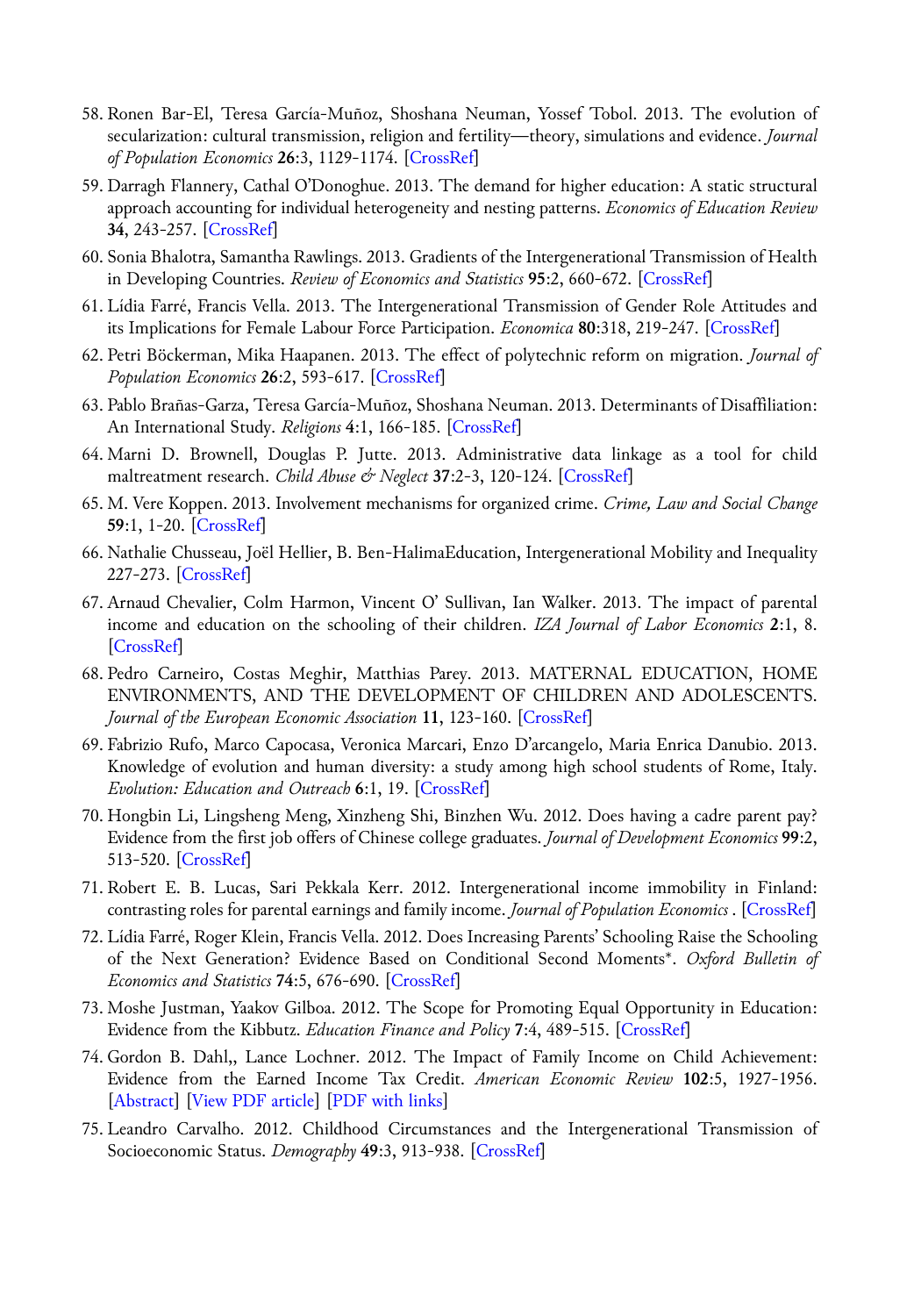- 76. Jason Schnittker, Jere R. Behrman. 2012. Learning to do well or learning to do good? Estimating the effects of schooling on civic engagement, social cohesion, and labor market outcomes in the presence of endowments. *Social Science Research* **41**:2, 306-320. [\[CrossRef](http://dx.doi.org/10.1016/j.ssresearch.2011.11.010)]
- 77. Kevin J. A. Thomas. 2012. Migration Processes, Familial Characteristics, and Schooling Dropout Among Black Youths. *Demography* . [[CrossRef\]](http://dx.doi.org/10.1007/s13524-012-0091-2)
- 78. Kelly Foley. 2012. Can neighbourhoods change the decisions of youth on the margins of university participation?. *Canadian Journal of Economics/Revue canadienne d'économique* **45**:1, 167-188. [\[CrossRef](http://dx.doi.org/10.1111/j.1540-5982.2011.01691.x)]
- 79. Pirmin Fessler, Alyssa Schneebaum. 2012. Gender and Educational Attainment Across Generations in Austria. *Feminist Economics* **18**:1, 161-188. [\[CrossRef](http://dx.doi.org/10.1080/13545701.2012.657661)]
- 80. Katja Coneus, Manfred Laucht. 2011. The effect of early noncognitive skills on social outcomes in adolescence. *Education Economics* 1-29. [\[CrossRef](http://dx.doi.org/10.1080/09645292.2010.547720)]
- 81. Augustin de Coulon, Elena Meschi, Anna Vignoles. 2011. Parents' skills and children's cognitive and non‐cognitive outcomes. *Education Economics* 1-24. [[CrossRef\]](http://dx.doi.org/10.1080/09645292.2010.511829)
- 82. Helena Holmlund,, Mikael Lindahl,, Erik Plug. 2011. The Causal Effect of Parents' Schooling on Children's Schooling: A Comparison of Estimation Methods. *Journal of Economic Literature* **49**:3, 615-651. [\[Abstract](http://dx.doi.org/10.1257/jel.49.3.615)] [\[View PDF article](http://pubs.aeaweb.org/doi/pdf/10.1257/jel.49.3.615)] [\[PDF with links](http://pubs.aeaweb.org/doi/pdfplus/10.1257/jel.49.3.615)]
- 83. Stephen Machin, Kjell G. Salvanes, Panu Pelkonen. 2011. EDUCATION AND MOBILITY. *Journal of the European Economic Association* no-no. [[CrossRef\]](http://dx.doi.org/10.1111/j.1542-4774.2011.01048.x)
- 84. Francisca Dussaillant. 2011. The intergenerational transmission of maternal human capital and the gender gap in educational attainment. *Economics Letters* **111**:3, 226-229. [\[CrossRef](http://dx.doi.org/10.1016/j.econlet.2011.02.002)]
- 85. Tarjei Havnes,, Magne Mogstad. 2011. No Child Left Behind: Subsidized Child Care and Children's Long-Run Outcomes. *American Economic Journal: Economic Policy* **3**:2, 97-129. [\[Abstract](http://dx.doi.org/10.1257/pol.3.2.97)] [\[View](http://pubs.aeaweb.org/doi/pdf/10.1257/pol.3.2.97) [PDF article\]](http://pubs.aeaweb.org/doi/pdf/10.1257/pol.3.2.97) [[PDF with links\]](http://pubs.aeaweb.org/doi/pdfplus/10.1257/pol.3.2.97)
- 86. Silke Anger, Michael Kvasnicka, Thomas Siedler. 2011. One last puff? Public smoking bans and smoking behavior. *Journal of Health Economics* **30**:3, 591-601. [[CrossRef\]](http://dx.doi.org/10.1016/j.jhealeco.2011.03.003)
- 87. Martin Schlotter, Guido Schwerdt, Ludger Woessmann. 2011. Econometric methods for causal evaluation of education policies and practices: a non-technical guide. *Education Economics* **19**:2, 109-137. [\[CrossRef](http://dx.doi.org/10.1080/09645292.2010.511821)]
- 88.Douglas P. Jutte, Leslie L. Roos, Marni D. Brownell. 2011. Administrative Record Linkage as a Tool for Public Health Research. *Annual Review of Public Health* **32**:1, 91-108. [\[CrossRef\]](http://dx.doi.org/10.1146/annurev-publhealth-031210-100700)
- 89. RAJEEV DAROLIA, BRUCE WYDICK. 2011. The Economics of Parenting, Self-esteem and Academic Performance: Theory and a Test. *Economica* **78**:310, 215-239. [[CrossRef\]](http://dx.doi.org/10.1111/j.1468-0335.2009.00802.x)
- 90. Anders Stenberg. 2011. Using longitudinal data to evaluate publicly provided formal education for low skilled. *Economics of Education Review* . [[CrossRef\]](http://dx.doi.org/10.1016/j.econedurev.2011.04.008)
- 91. Stephen H. Shore. 2011. The Intergenerational Transmission of Income Volatility: Is Riskiness Inherited?. *Journal of Business and Economic Statistics* 1-10. [\[CrossRef](http://dx.doi.org/10.1198/jbes.2011.08091)]
- 92. Paul J. Devereux, Wen Fan. 2011. Earnings returns to the British education expansion. *Economics of Education Review* . [[CrossRef\]](http://dx.doi.org/10.1016/j.econedurev.2011.03.004)
- 93.Dmytro Hryshko, María José Luengo-Prado, Bent E. Sørensen. 2011. Childhood determinants of risk aversion: The long shadow of compulsory education. *Quantitative Economics* **2**:1, 37-72. [\[CrossRef](http://dx.doi.org/10.3982/QE2)]
- 94. Pirmin Fessler, Peter Mooslechner, Martin Schürz. 2011. Intergenerational transmission of educational attainment in Austria. *Empirica* . [\[CrossRef](http://dx.doi.org/10.1007/s10663-010-9156-x)]
- 95. Philip Oreopoulos,, Kjell G. Salvanes. 2011. Priceless: The Nonpecuniary Benefits of Schooling. *Journal of Economic Perspectives* **25**:1, 159-184. [\[Abstract](http://dx.doi.org/10.1257/jep.25.1.159)] [\[View PDF article](http://pubs.aeaweb.org/doi/pdf/10.1257/jep.25.1.159)] [\[PDF with links](http://pubs.aeaweb.org/doi/pdfplus/10.1257/jep.25.1.159)]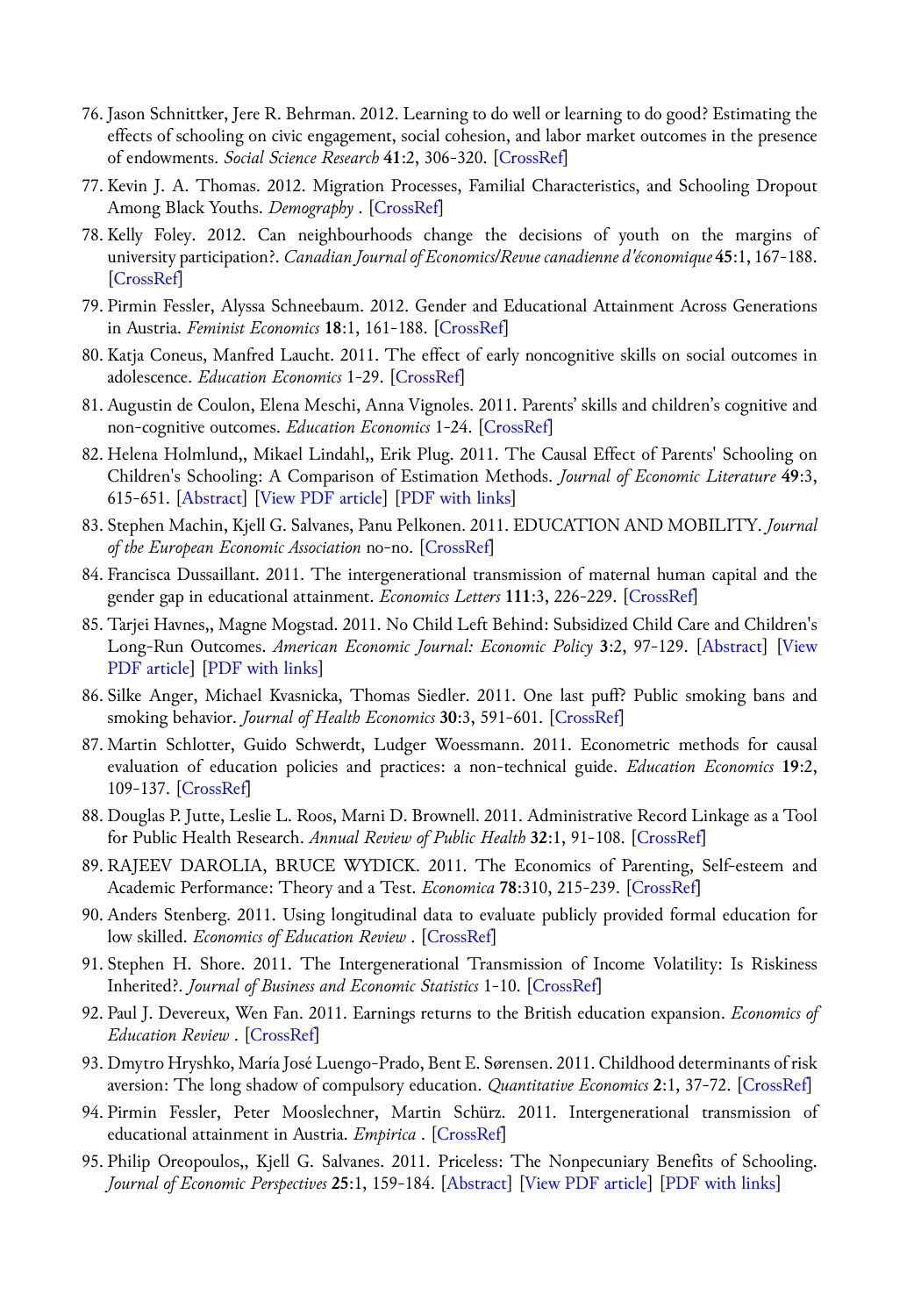- 96. Sarah Brown, Steven Mcintosh, Karl Taylor. 2011. Following in Your Parents' Footsteps? Empirical Analysis of Matched Parent-Offspring Test Scores\*. *Oxford Bulletin of Economics and Statistics* **73**:1, 40-58. [\[CrossRef](http://dx.doi.org/10.1111/j.1468-0084.2010.00604.x)]
- 97. Eric A. Hanushek, Ludger WoessmannThe Economics of International Differences in Educational Achievement 89-200. [\[CrossRef](http://dx.doi.org/10.1016/B978-0-444-53429-3.00002-8)]
- 98. Bruce SacerdoteNature and Nurture Effects On Children's Outcomes 1-30. [\[CrossRef](http://dx.doi.org/10.1016/B978-0-444-53187-2.00001-2)]
- 99. Anders Björklund, Kjell G. SalvanesEducation and Family Background 201-247. [[CrossRef\]](http://dx.doi.org/10.1016/B978-0-444-53429-3.00003-X)
- 100. Monique De Haan, Erik Plug. 2011. Estimating intergenerational schooling mobility on censored samples: consequences and remedies. *Journal of Applied Econometrics* **26**:1, 151-166. [[CrossRef\]](http://dx.doi.org/10.1002/jae.1123)
- 101. Sandra E. Black, Paul J. DevereuxRecent Developments in Intergenerational Mobility 1487-1541. [\[CrossRef](http://dx.doi.org/10.1016/S0169-7218(11)02414-2)]
- 102. Referências 329-336. [[CrossRef\]](http://dx.doi.org/10.1016/B978-85-352-4839-5.50022-3)
- 103. Paul J. Devereux, Robert A. Hart. 2010. Forced to be Rich? Returns to Compulsory Schooling in Britain\*. *The Economic Journal* **120**:549, 1345-1364. [\[CrossRef](http://dx.doi.org/10.1111/j.1468-0297.2010.02365.x)]
- 104. Panu Pelkonen. 2010. Length of compulsory education and voter turnout—evidence from a staged reform. *Public Choice* . [\[CrossRef](http://dx.doi.org/10.1007/s11127-010-9689-3)]
- 105. Björn Bartling, Ernst Fehr, Barbara Fischer, Fabian Kosse, Michel Maréchal, Friedhelm Pfeiffer, Daniel Schunk, Jürgen Schupp, C. Katharina Spieß, Gert G. Wagner. 2010. Determinanten kindlicher Geduld – Ergebnisse einer Experimentalstudie im Haushaltskontext. *Schmollers Jahrbuch* **130**:3, 297-323. [\[CrossRef](http://dx.doi.org/10.3790/schm.130.3.297)]
- 106. K. Steen Carlsson, M. Landin-Olsson, L. Nyström, H. J. Arnqvist, J. Bolinder, J. Östman, S. Gudbjörnsdóttir. 2010. Long-term detrimental consequences of the onset of type 1 diabetes on annual earnings—evidence from annual registry data in 1990–2005. *Diabetologia* **53**:6, 1084-1092. [[CrossRef\]](http://dx.doi.org/10.1007/s00125-009-1625-z)
- 107. Chiara Pronzato. 2010. An examination of paternal and maternal intergenerational transmission of schooling. *Journal of Population Economics* . [[CrossRef\]](http://dx.doi.org/10.1007/s00148-010-0311-2)
- 108. Akee Randall K. Q., Copeland William E., Keeler Gordon, Angold Adrian, Costello E. Jane. 2010. Parents' Incomes and Children's Outcomes: A Quasi-Experiment Using Transfer Payments from Casino Profits. *American Economic Journal: Applied Economics* **2**:1, 86-115. [[Abstract\]](http://dx.doi.org/10.1257/app.2.1.86) [[View PDF](http://pubs.aeaweb.org/doi/pdf/10.1257/app.2.1.86) [article](http://pubs.aeaweb.org/doi/pdf/10.1257/app.2.1.86)] [\[PDF with links](http://pubs.aeaweb.org/doi/pdfplus/10.1257/app.2.1.86)]
- 109. Jere R. BehrmanInvestment in Education—Inputs and Incentives\* 4883-4975. [[CrossRef\]](http://dx.doi.org/10.1016/B978-0-444-52944-2.00011-2)
- 110. J. Blanden, S. MachinEducation and Inequality\* 272-281. [\[CrossRef](http://dx.doi.org/10.1016/B978-0-08-044894-7.01218-5)]
- 111. PETTER KRISTENSEN, HANS M. GRAVSETH, TOR BJERKEDAL. 2009. EDUCATIONAL ATTAINMENT OF NORWEGIAN MEN: INFLUENCE OF PARENTAL AND EARLY INDIVIDUAL CHARACTERISTICS. *Journal of Biosocial Science* **41**:06, 799. [\[CrossRef](http://dx.doi.org/10.1017/S0021932009990228)]
- 112. Yuyu Chen, Hongbin Li. 2009. Mother's education and child health: Is there a nurturing effect?. *Journal of Health Economics* **28**:2, 413-426. [[CrossRef\]](http://dx.doi.org/10.1016/j.jhealeco.2008.10.005)
- 113. Songfa Zhong, Soo Hong Chew, Eric Set, Junsen Zhang, Hong Xue, Pak C Sham, Richard P Ebstein, Salomon Israel. 2009. The Heritability of Attitude Toward Economic Risk. *Twin Research and Human Genetics* **12**:1, 103-107. [[CrossRef\]](http://dx.doi.org/10.1375/twin.12.1.103)
- 114. M LINDEBOOM, A LLENANOZAL, B VANDERKLAAUW. 2009. Parental education and child health: Evidence from a schooling reform. *Journal of Health Economics* **28**:1, 109-131. [[CrossRef\]](http://dx.doi.org/10.1016/j.jhealeco.2008.08.003)
- 115. Tuomas Pekkarinen. 2008. Gender Differences in Educational Attainment: Evidence on the Role of Tracking from a Finnish Quasi-experiment. *Scandinavian Journal of Economics* **110**:4, 807-825.  $|CrossRef|$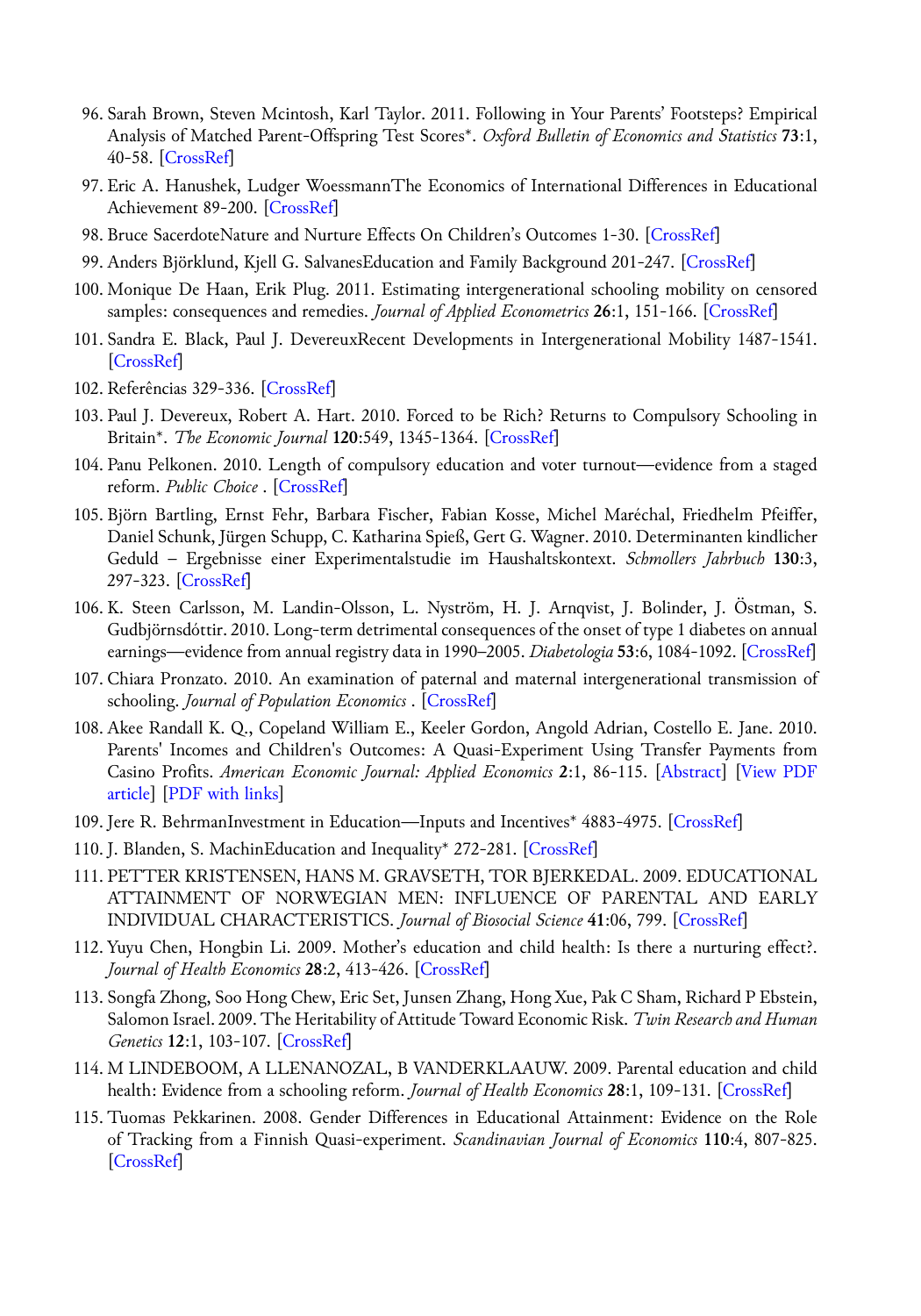- 116. Karin Monstad, Carol Propper, Kjell G. Salvanes. 2008. Education and Fertility: Evidence from a Natural Experiment\*. *Scandinavian Journal of Economics* **110**:4, 827-852. [\[CrossRef\]](http://dx.doi.org/10.1111/j.1467-9442.2008.00563.x)
- 117. Joseph Lee Rodgers, Hans‐Peter Kohler, Matt McGue, Jere R. Behrman, Inge Petersen, Paul Bingley, Kaare Christensen. 2008. Education and Cognitive Ability as Direct, Mediating, or Spurious Influences on Female Age at First Birth: Behavior Genetic Models Fit to Danish Twin Data. *American Journal of Sociology* **114**:S1, S202-S232. [\[CrossRef](http://dx.doi.org/10.1086/592205)]
- 118. Elizabeth Cascio,, Damon Clark,, Nora Gordon,. 2008. Education and the Age Profile of Literacy into Adulthood. *Journal of Economic Perspectives* **22**:3, 47-70. [[Abstract\]](http://dx.doi.org/10.1257/jep.22.3.47) [[View PDF article\]](http://pubs.aeaweb.org/doi/pdf/10.1257/jep.22.3.47) [\[PDF](http://pubs.aeaweb.org/doi/pdfplus/10.1257/jep.22.3.47) [with links](http://pubs.aeaweb.org/doi/pdfplus/10.1257/jep.22.3.47)]
- 119. Sandra E. Black, Paul J. Devereux, Kjell G. Salvanes. 2008. Staying in the Classroom and out of the maternity ward? The effect of compulsory schooling laws on teenage births\*. *The Economic Journal* **118**:530, 1025-1054. [[CrossRef\]](http://dx.doi.org/10.1111/j.1468-0297.2008.02159.x)
- 120. Mihails Hazans, Ija Trapeznikova, Olga Rastrigina. 2008. Ethnic and parental effects on schooling outcomes before and during the transition: evidence from the Baltic countries. *Journal of Population Economics* **21**:3, 719-749. [[CrossRef\]](http://dx.doi.org/10.1007/s00148-007-0134-y)
- 121. Adalbert Mayer. 2008. Education, Self‐Selection, and Intergenerational Transmission of Abilities. *Journal of Human Capital* **2**:1, 106-128. [\[CrossRef](http://dx.doi.org/10.1086/587143)]
- 122. Eric A. Hanushek, Victor Lavy, Kohtaro Hitomi. 2008. Do Students Care about School Quality? Determinants of Dropout Behavior in Developing Countries. *Journal of Human Capital* **2**:1, 69-105. [\[CrossRef](http://dx.doi.org/10.1086/529446)]
- 123. Ebonya L. Washington. 2008. Female Socialization: How Daughters Affect Their Legislator Fathers' Voting on Women's Issues. *American Economic Review* **98**:1, 311-332. [\[Abstract](http://dx.doi.org/10.1257/aer.98.1.311)] [[View PDF article\]](http://pubs.aeaweb.org/doi/pdf/10.1257/aer.98.1.311) [\[PDF with links\]](http://pubs.aeaweb.org/doi/pdfplus/10.1257/aer.98.1.311)
- 124. Eric Maurin, Sandra McNally. 2008. Vive la Révolution! Long‐Term Educational Returns of 1968 to the Angry Students. *Journal of Labor Economics* **26**:1, 1-33. [\[CrossRef](http://dx.doi.org/10.1086/522071)]
- 125. Ichiro Tsukahara. 2007. The Effect of Family Background on Occupational Choice. *Labour* **21**:4-5, 871-890. [\[CrossRef](http://dx.doi.org/10.1111/j.1467-9914.2007.00395.x)]
- 126. Stephen Machin. 2007. The new economics of education: methods, evidence and policy. *Journal of Population Economics* **21**:1, 1-19. [[CrossRef\]](http://dx.doi.org/10.1007/s00148-007-0166-3)
- 127. Giorgio Brunello, Daniele Checchi. 2007. Does school tracking affect equality of opportunity? New international evidence. *Economic Policy* **22**:52, 781-861. [\[CrossRef](http://dx.doi.org/10.1111/j.1468-0327.2007.00189.x)]
- 128.Derek Hum, Wayne Simpson. 2007. The legacy of immigration: labour market performance and education in the second generation. *Applied Economics* **39**:15, 1985-2009. [[CrossRef\]](http://dx.doi.org/10.1080/00036840600690223)
- 129. Abdoulaye Diagne. 2007. Investir sur le capital humain: éducation et santé. *African Development Review* **19**:1, 163-199. [[CrossRef\]](http://dx.doi.org/10.1111/j.1467-8268.2007.00159.x)
- 130. BHASHKAR MAZUMDER. 2007. Trends in Intergenerational Mobility. *Industrial Relations* **46**:1, 1-6. [[CrossRef\]](http://dx.doi.org/10.1111/j.1468-232X.2007.00454.x)
- 131. ESPEN BRATBERG, ØIVIND ANTI NILSEN, KJELL VAAGE. 2007. Trends in Intergenerational Mobility across Offspring's Earnings Distribution in Norway. *Industrial Relations* **46**:1, 112-129. [\[CrossRef](http://dx.doi.org/10.1111/j.1468-232X.2007.00459.x)]
- 132. T. Paul SchultzChapter 52 Population Policies, Fertility, Women's Human Capital, and Child Quality 3249-3303. [[CrossRef\]](http://dx.doi.org/10.1016/S1573-4471(07)04052-1)
- 133.Daniel Suryadarma, Asep Suryahadi, Sudarno Sumarto, F. Halsey Rogers. 2006. Improving Student Performance in Public Primary Schools in Developing Countries: Evidence from Indonesia. *Education Economics* **14**:4, 401-429. [[CrossRef\]](http://dx.doi.org/10.1080/09645290600854110)